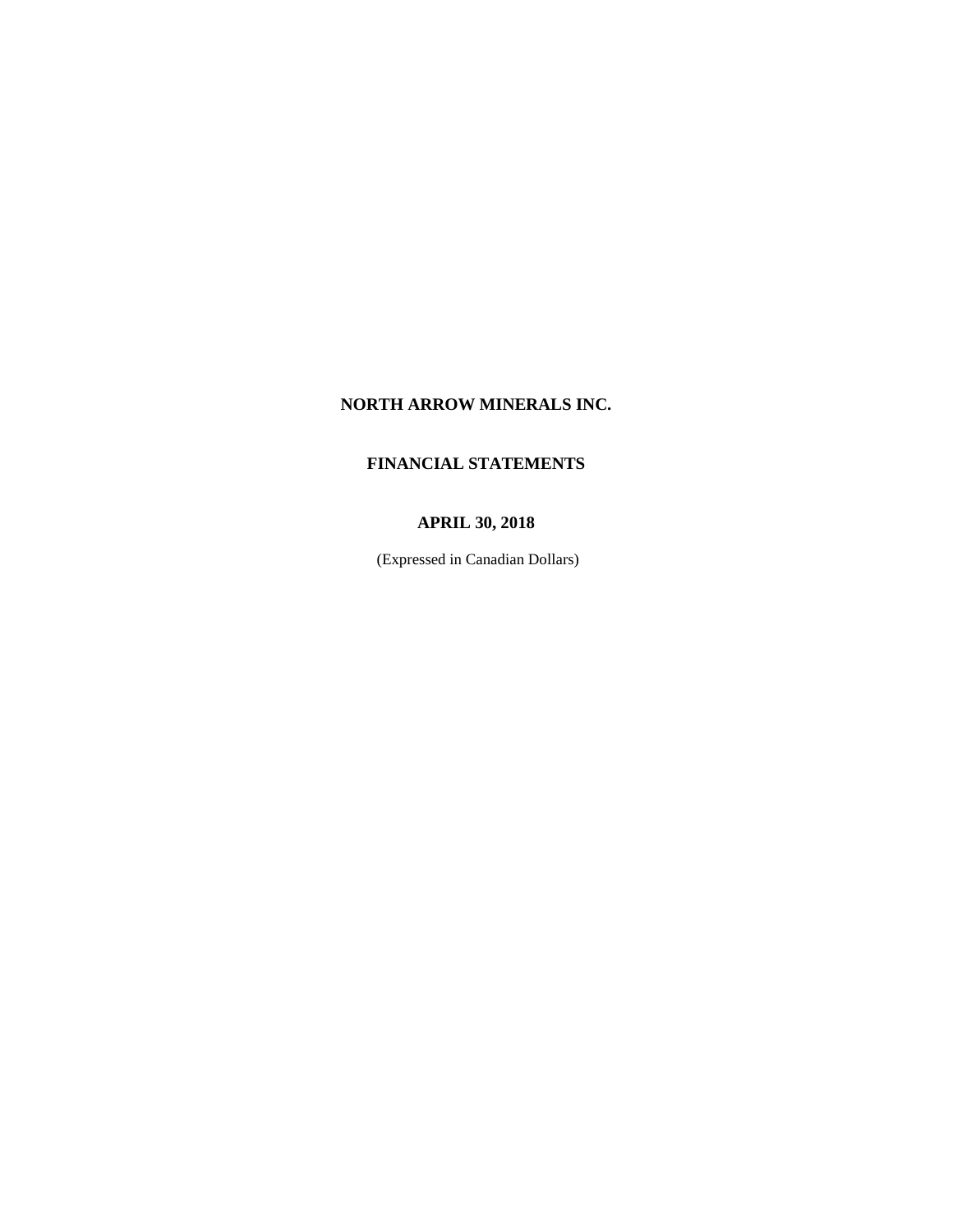# $D_{\text{AVIDSON}} \ \& \ \text{COMPANY LLP} \xrightarrow{\hspace{0.5cm}}$ Chartered Professional Accountants —

# **INDEPENDENT AUDITORS' REPORT**

To the Shareholders of North Arrow Minerals Inc.

We have audited the accompanying financial statements of North Arrow Minerals Inc., which comprise the statements of financial position as at April 30, 2018 and 2017 and the statements of loss and comprehensive loss, cash flows and changes in equity for the years then ended, and a summary of significant accounting policies and other explanatory information.

# *Management's Responsibility for the Financial Statements*

Management is responsible for the preparation and fair presentation of these financial statements in accordance with International Financial Reporting Standards, and for such internal control as management determines is necessary to enable the preparation of financial statements that are free from material misstatement, whether due to fraud or error.

# *Auditors' Responsibility*

Our responsibility is to express an opinion on these financial statements based on our audits. We conducted our audits in accordance with Canadian generally accepted auditing standards. Those standards require that we comply with ethical requirements and plan and perform the audit to obtain reasonable assurance about whether the financial statements are free from material misstatement.

An audit involves performing procedures to obtain audit evidence about the amounts and disclosures in the financial statements. The procedures selected depend on the auditors' judgment, including the assessment of the risks of material misstatement of the financial statements, whether due to fraud or error. In making those risk assessments, the auditor considers internal control relevant to the entity's preparation and fair presentation of the financial statements in order to design audit procedures that are appropriate in the circumstances, but not for the purpose of expressing an opinion on the effectiveness of the entity's internal control. An audit also includes evaluating the appropriateness of accounting policies used and the reasonableness of accounting estimates made by management, as well as evaluating the overall presentation of the financial statements.

We believe that the audit evidence we have obtained in our audits is sufficient and appropriate to provide a basis for our audit opinion.

# *Opinion*

In our opinion, these financial statements present fairly, in all material respects, the financial position of North Arrow Minerals Inc. as at April 30, 2018 and 2017 and its financial performance and its cash flows for the years then ended in accordance with International Financial Reporting Standards.



1200 - 609 Granville Street, P.O. Box 10372, Pacific Centre, Vancouver, B.C., Canada V7Y 1G6 Telephone (604) 687-0947 Davidson-co.com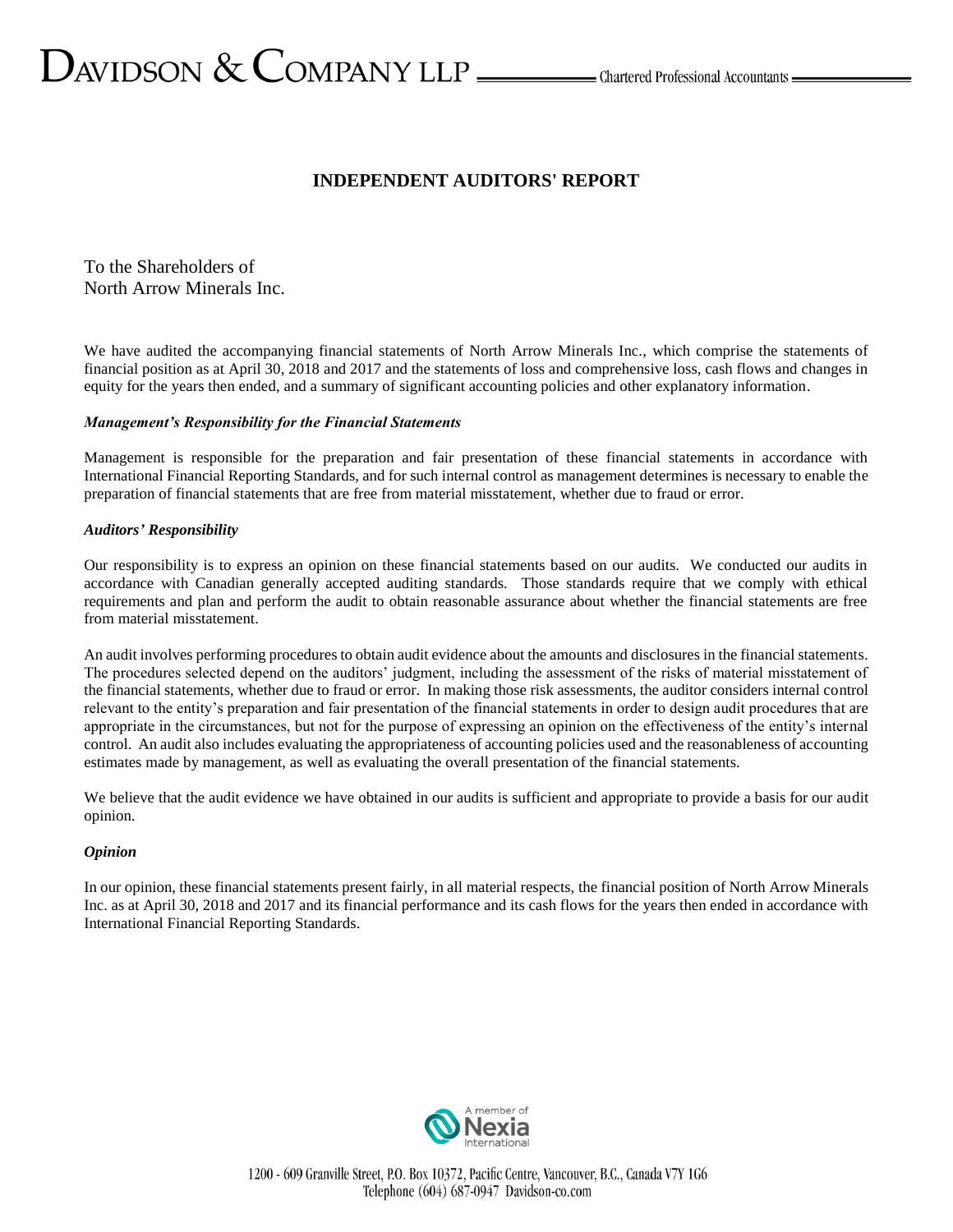# *Emphasis of Matter*

Without qualifying our opinion, we draw attention to Note 1 in the financial statements which describes conditions and matters that indicate the existence of a material uncertainty that may cast significant doubt about North Arrow Minerals Inc.'s ability to continue as a going concern.

# **"DAVIDSON & COMPANY LLP"**

Vancouver, Canada Chartered Professional Accountants

July 5, 2018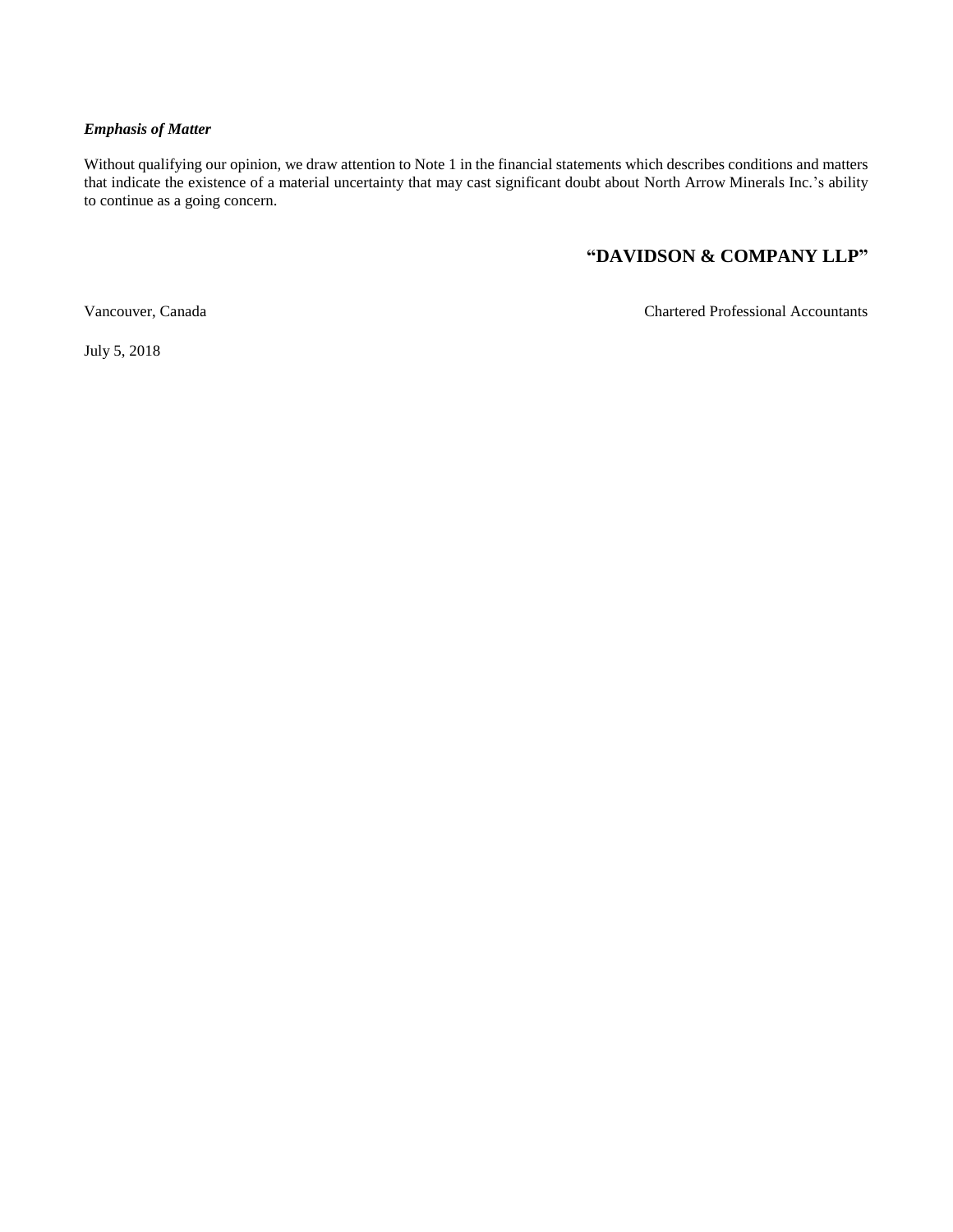|                                                          | 2018             | 2017             |
|----------------------------------------------------------|------------------|------------------|
| <b>ASSETS</b>                                            |                  |                  |
| <b>Current</b>                                           |                  |                  |
| Cash                                                     | \$<br>774,951    | \$<br>368,124    |
| Receivables (Note 5)                                     | 117,155          | 15,444           |
| Marketable securities (Note 6)                           | 119,000          | 127,145          |
| Prepaid expenses                                         | 15,273           | 62,439           |
|                                                          | 1,026,379        | 573,152          |
| <b>Equipment</b> (Note 7)                                | 64,182           | 67,636           |
| <b>Exploration and evaluation assets (Note 8)</b>        | 16,340,050       | 11,999,472       |
|                                                          | \$<br>17,430,611 | \$<br>12,640,260 |
| <b>LIABILITIES</b>                                       |                  |                  |
| <b>Current</b>                                           |                  |                  |
| Accounts payable and accrued liabilities (Note 9 and 11) | \$<br>437,497    | \$<br>83,103     |
| <b>SHAREHOLDERS EQUITY</b>                               |                  |                  |
| Capital stock (Note 10)                                  | 33,362,855       | 29,099,107       |
| Share-based payment reserve (Note 10)                    | 4,256,791        | 3,143,846        |
| Investment revaluation reserve                           | (50,000)         | (49, 188)        |
| Deficit                                                  | (20, 576, 532)   | (19, 636, 608)   |
|                                                          |                  |                  |
|                                                          | 16,993,114       | 12,557,157       |
|                                                          | \$<br>17,430,611 | \$<br>12,640,260 |

**Nature and continuance of operations (Note 1) Commitments (Note 13) Subsequent Events (Note 17)**

**Approved and authorized on behalf of the Board on July 5, 2018:**

| . Grenville Thomas' | Jirector | "Blair Murdoch' | Director |
|---------------------|----------|-----------------|----------|
|                     |          |                 |          |

The accompanying notes are an integral part of these financial statements.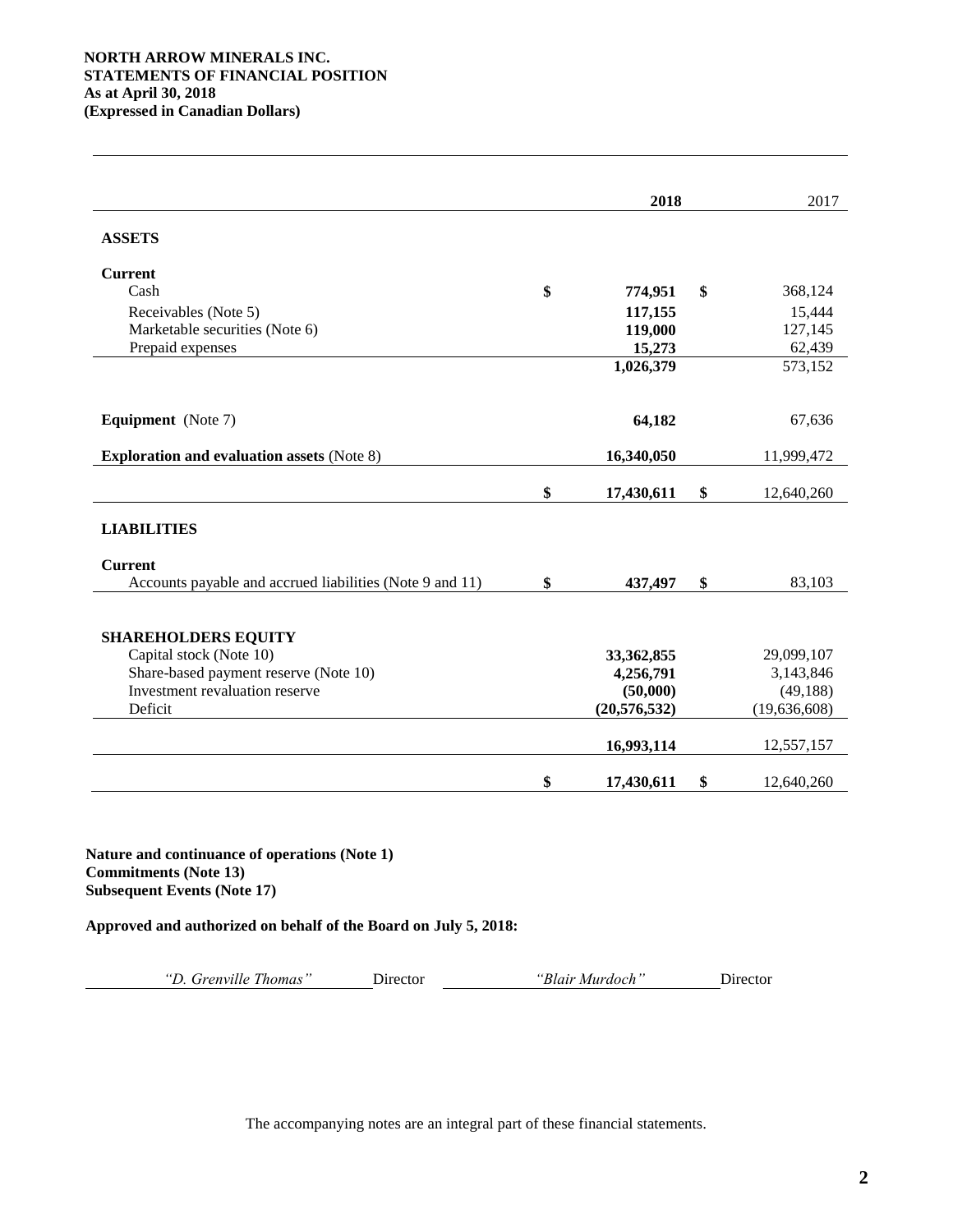# **NORTH ARROW MINERALS INC. STATEMENTS OF LOSS AND COMPREHENSIVE LOSS For the Year Ended April 30, 2018 (Expressed in Canadian Dollars)**

|                                                                                                       | 2018              | 2017               |
|-------------------------------------------------------------------------------------------------------|-------------------|--------------------|
|                                                                                                       |                   |                    |
| Advertising, promotion and travel                                                                     | \$<br>177,159     | \$<br>70,662       |
| Consulting (Note 11)                                                                                  | 18,000            | 18,000             |
| Depreciation                                                                                          | 17,710            | 19,343             |
| Office, miscellaneous and rent (Note 11)                                                              | 128,844           | 124,639            |
| Professional fees                                                                                     | 37,303            | 45,527             |
| Property investigation costs                                                                          | 24,598            | 39,578             |
| Regulatory and filing fees                                                                            | 13,491            | 10,309             |
| Salaries and benefits (Note 11)                                                                       | 349,729           | 370,263            |
| Share-based compensation (Note 10)                                                                    | 412,945           | 2,068              |
|                                                                                                       |                   |                    |
|                                                                                                       | (1,179,779)       | (700, 389)         |
|                                                                                                       |                   | 6,022              |
| Interest, foreign exchange and other income<br>Recovery of exploration and evaluation assets (Note 8) | 27,420<br>205,000 | 299,774            |
| Gain (Loss) on sale of marketable securities                                                          | 20,280            | (1,214)            |
| Loss on revaluation of warrants (Note 6)                                                              | (12, 845)         | (20, 679)          |
| Write-off of exploration and evaluation assets (Note 8)                                               |                   | (50, 944)          |
|                                                                                                       | 239,855           | 232,959            |
|                                                                                                       |                   |                    |
|                                                                                                       |                   |                    |
| Net income (loss) for the year                                                                        | (939, 924)        | (467, 430)         |
|                                                                                                       |                   |                    |
| Unrealized gain (loss) on available-for-sale financial                                                |                   |                    |
| assets (Note 6)                                                                                       | (812)             | (34,075)           |
|                                                                                                       |                   |                    |
| Comprehensive income (loss) for the year                                                              | \$<br>(940, 736)  | \$<br>(501, 505)   |
| Basic and diluted loss per share                                                                      | \$<br>(0.01)      | \$<br>\$<br>(0.01) |
|                                                                                                       |                   |                    |
| Weighted average number of common                                                                     | 74,851,393        | 54,566,700         |

The accompanying notes are an integral part of these financial statements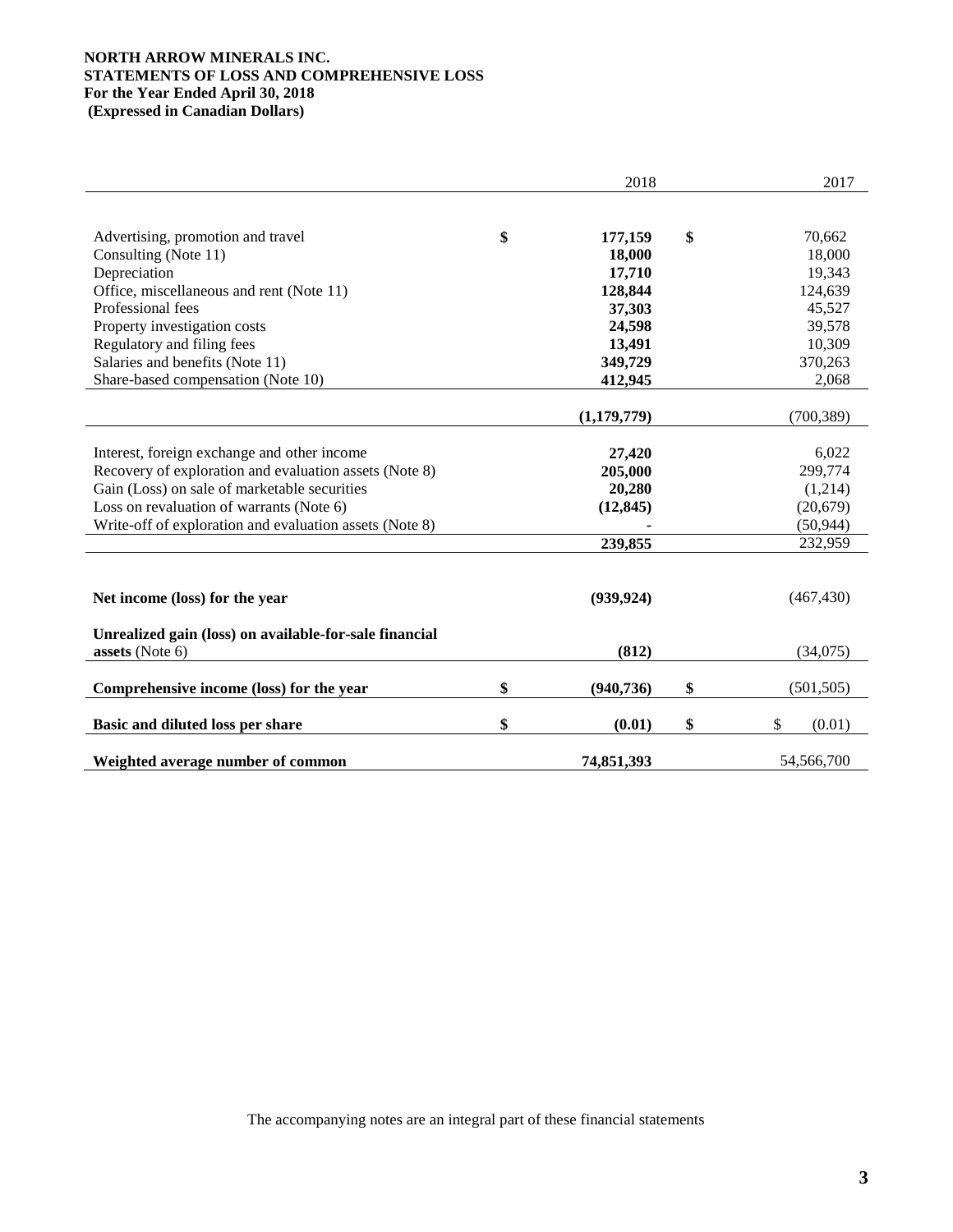|                                                        | 2018             |                           | 2017             |
|--------------------------------------------------------|------------------|---------------------------|------------------|
|                                                        |                  |                           |                  |
| <b>CASH FLOWS FROM OPERATING ACTIVITIES</b>            |                  |                           |                  |
| Loss for the year                                      | \$<br>(939, 924) |                           | (467, 430)<br>\$ |
| Items not involving cash:                              |                  |                           |                  |
| Depreciation                                           | 17,710           |                           | 19,343           |
| Share-based compensation                               | 412,945          |                           | 2,068            |
| Write-off of exploration and evaluation assets         |                  |                           | 50,944           |
| Recovery of exploration and evaluation assets          | (205,000)        |                           | (299, 774)       |
| Loss on revaluation of warrants                        | 12,845           |                           | 20,679           |
| Loss (gain) on sale of marketable securities           | (20, 280)        |                           | 1,214            |
| Changes in non-cash working capital items:             |                  |                           |                  |
| Receivables                                            | (51,711)         |                           | 102,436          |
| Prepaid expenses                                       | 47,166           |                           | (47,020)         |
| Accounts payable and accrued liabilities               | 3,567            |                           | (4,697)          |
|                                                        | (722, 682)       |                           | (622, 237)       |
|                                                        |                  |                           |                  |
|                                                        |                  |                           |                  |
| <b>CASH FLOWS FROM INVESTING ACTIVITIES</b>            |                  |                           |                  |
| Expenditures on exploration and evaluation assets, net | (3,989,751)      |                           | (1,634,315)      |
| Proceeds on sale of data                               | 50,000           |                           | 66,250           |
| Proceeds on sale of marketable securities              | 119,768          |                           | 50,786           |
| Purchase of equipment                                  | (14,256)         |                           |                  |
|                                                        | (3,834,239)      |                           | (1,517,279)      |
|                                                        |                  |                           |                  |
|                                                        |                  |                           |                  |
| <b>CASH FLOWS FROM FINANCING ACTIVITIES</b>            |                  |                           |                  |
| Proceeds from a private placement                      | 5,000,000        |                           |                  |
| Share issuance costs                                   | (36, 252)        |                           |                  |
|                                                        | 4,963,748        |                           |                  |
|                                                        |                  |                           |                  |
| Change in cash during the year                         | 406,827          |                           | (2,139,516)      |
|                                                        |                  |                           |                  |
| Cash, beginning of the year                            | 368,124          |                           | 2,507,640        |
| Cash, end of the year                                  | \$<br>774,951    | $\mathbb{S}$              | 368,124          |
|                                                        |                  |                           |                  |
| Cash paid during the year for interest                 | \$               | $\boldsymbol{\mathsf{S}}$ |                  |
| Cash paid during the year for income taxes             | \$               | \$                        |                  |

**Supplemental disclosure with respect to cash flows (Note 14)**

The accompanying notes are an integral part of these financial statements.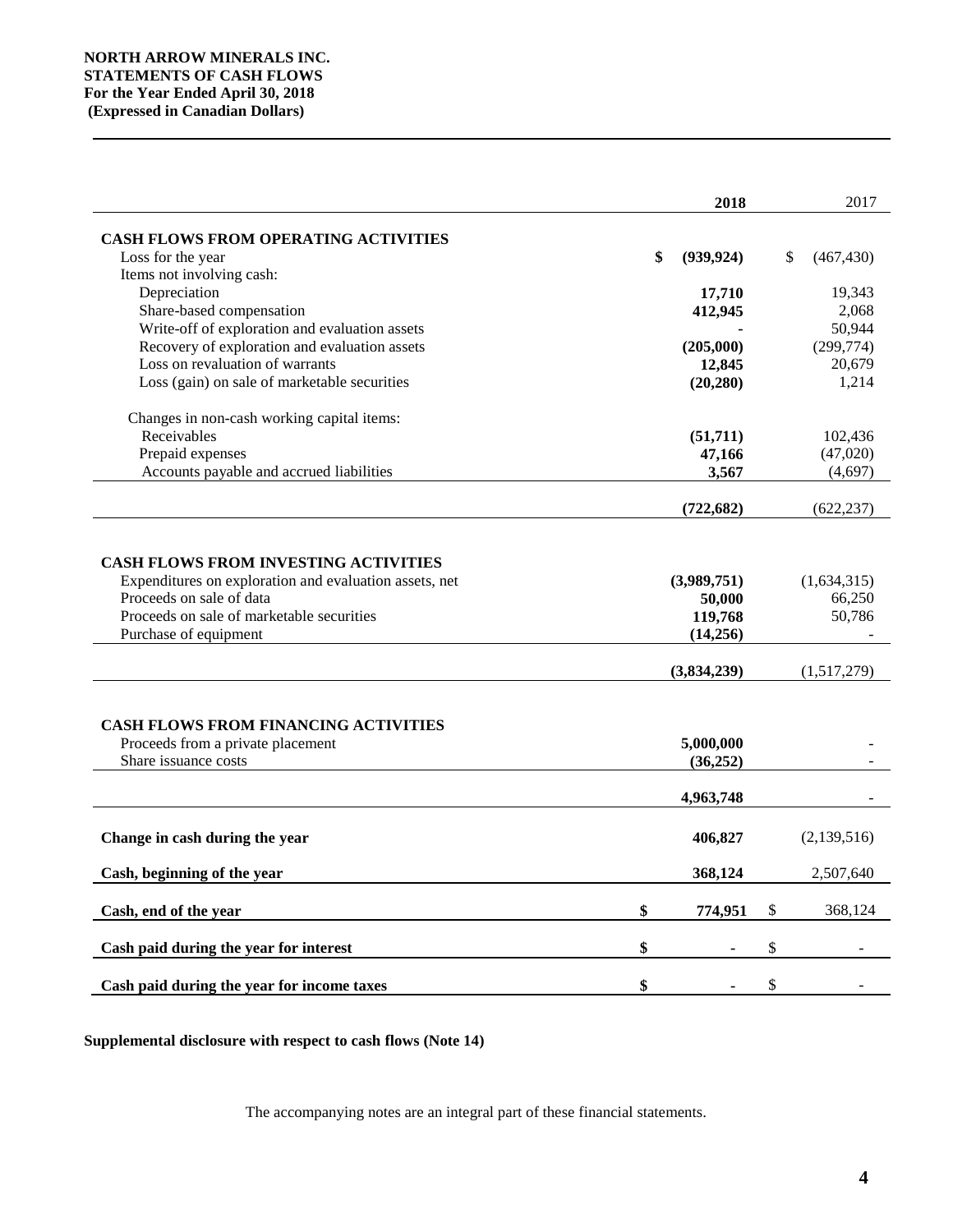# **NORTH ARROW MINERALS INC. STATEMENTS OF CHANGES IN EQUITY (Expressed in Canadian Dollars)**

|                                                                                                                          | Number of<br><b>Shares</b> | <b>Capital Stock</b> | <b>Share-based</b><br>payment<br>reserve | <b>Investment</b><br>revaluation<br>reserve | <b>Deficit</b>  | <b>Total</b>                                |
|--------------------------------------------------------------------------------------------------------------------------|----------------------------|----------------------|------------------------------------------|---------------------------------------------|-----------------|---------------------------------------------|
| Balance, April 30, 2016                                                                                                  | 54, 155, 741               | \$28,719,107         | \$3,141,778                              | \$ (15,113)                                 | \$ (19,169,178) | \$12,676,594                                |
| Share-based compensation<br>Net loss<br>Investment gain (loss)<br>Shares issued for exploration<br>and evaluation assets | 2,000,000                  | 380,000              | 2,068                                    | (34,075)                                    | (467, 430)      | 2,068<br>(467, 430)<br>(34,075)<br>380,000  |
| Balance, April 30, 2017                                                                                                  | 56, 155, 741               | 29,099,107           | 3,143,846                                | (49, 188)                                   | (19,636,608)    | 12,557,157                                  |
| <b>Share-based compensation</b><br>Net loss<br><b>Investment gain (loss)</b><br>Private placement - net                  | 20,000,000                 | 4,263,748            | 412,945<br>700,000                       | (812)                                       | (939, 924)<br>۰ | 412,945<br>(939, 924)<br>(812)<br>4,963,748 |
| Balance, April 30, 2018                                                                                                  | 76, 155, 741               | \$33,362,855         | \$4,256,791                              | \$ (50,000)                                 | \$ (20,576,532) | \$16,993,114                                |

The accompanying notes are an integral part of these financial statements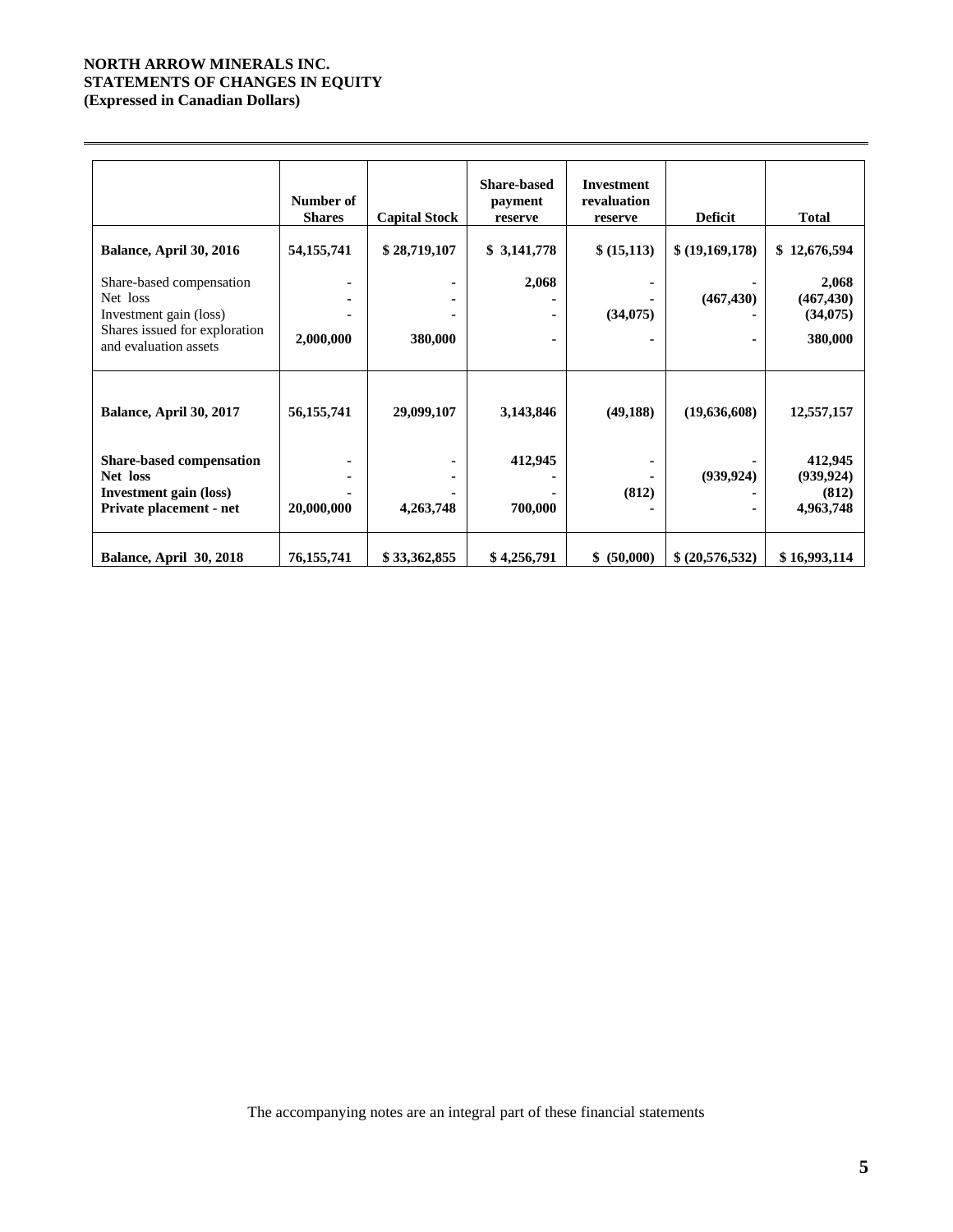# **1. NATURE AND CONTINUANCE OF OPERATIONS**

North Arrow Minerals Inc. (the "Company") is incorporated federally under the laws of the Canada Business Corporations Act ("CBCA").

The financial statements of the Company are presented in Canadian dollars, which is the functional currency of the Company.The Company trades on the TSX Venture Exchange (TSXV – NAR) and its registered office address is Ste. #960-789 West Pender Street, Vancouver, BC, Canada V6C 1H2.

The Company's principal business activity is the acquisition and exploration of exploration and evaluation assets. To date, the Company has not generated significant revenues from operations and is considered to be in the exploration stage.

These financial statements have been prepared on a going concern basis which assumes the Company will be able to realize its assets and discharge its liabilities in the normal course of business for the foreseeable future. At April 30, 2018, the Company had an accumulated deficit of \$20,576,532 (April 30, 2017 - \$19,636,608), incurred ongoing losses and has no source of recurring revenue. These material uncertainties may cast significant doubt upon the Company's ability to continue as a going concern. These financial statements do not reflect the adjustments to the carrying values of assets and liabilities, the reported amounts of expenses and the classification of statement of financial position items if the going concern assumption was inappropriate. These adjustments could be material.

The Company's continuation as a going concern is dependent on the successful results from its mineral property exploration activities, its ability to reduce or defer discretionary expenditures and its continued ability to raise equity capital or borrowings sufficient to meet current and future obligations.

# **2. BASIS OF PRESENTATION**

## **a) Statement of Compliance**

These financial statements have been prepared in accordance with International Financial Reporting Standards ("IFRS") as issued by the International Accounting Standards Board ("IASB") and interpretations of the International Financial Reporting Interpretations Committee ("IFRIC"). These financial statements are presented in Canadian dollars unless otherwise noted.

## **b) Historical cost**

These financial statements have been prepared on a historical cost basis except for certain financial instruments measured at fair value.

## **c) Significant accounting judgments, estimates and assumptions**

The preparation of financial statements in conformity with IFRS requires management to make certain estimates, judgments and assumptions that affect the reported amounts of assets and liabilities at the date of the financial statements and the reported revenues and expenses during this period.

Although management uses historical experiences and its best knowledge of the amount, events or actions to form the basis for judgments and estimates, actual results may differ from these estimates.

The most significant accounts that require estimates as the basis for determining the stated amounts include the recoverability of exploration and evaluation assets, valuation of share-based payments, marketable securities and valuation of deferred tax amounts.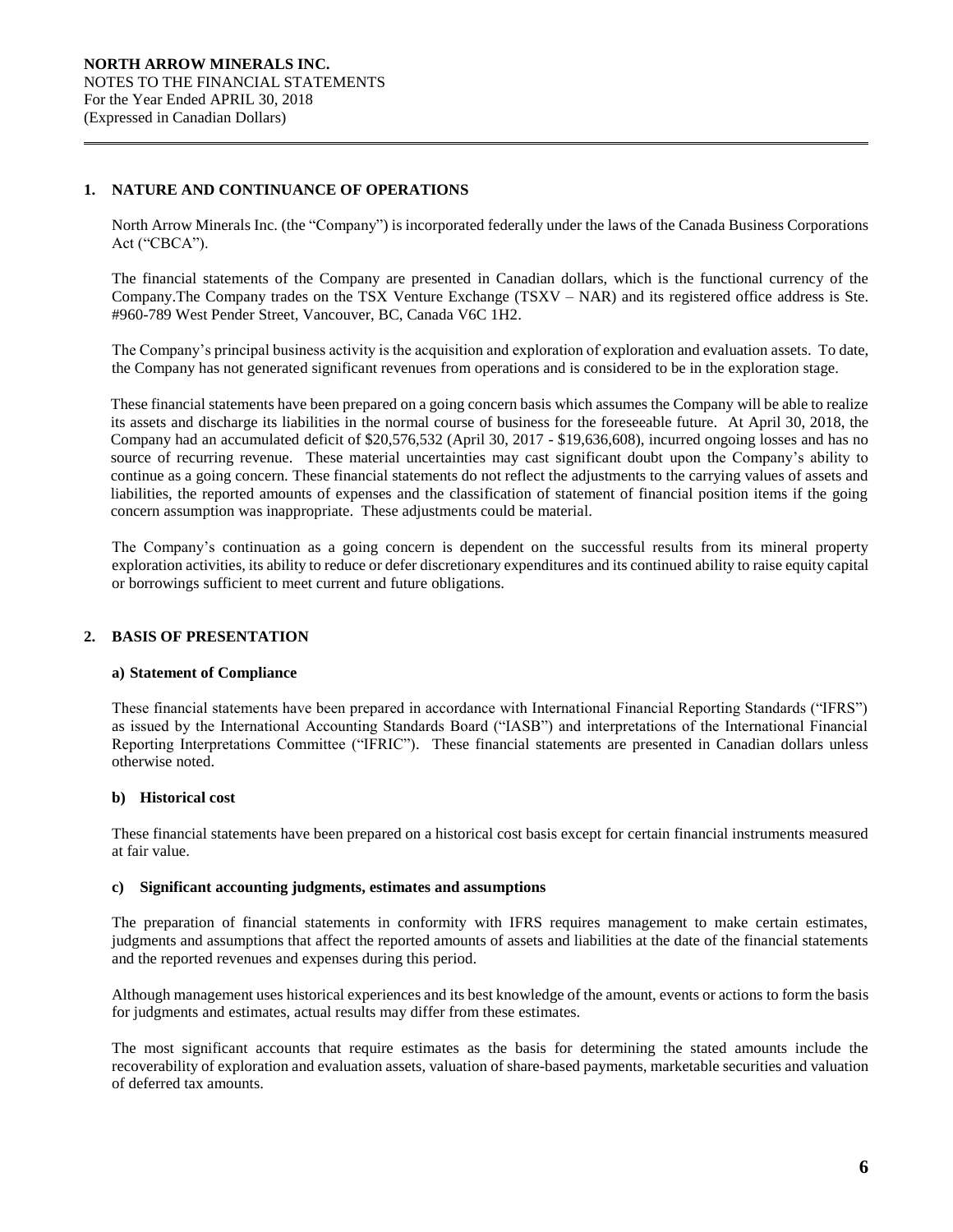# **2. BASIS OF PRESENTATION - continued**

#### **d) Significant accounting judgments, estimates and assumptions** *-* **continued**

Critical judgments exercised in applying accounting policies that have the most significant effect on the amounts recognized in the financial statements are as follows:

(i) Economic recoverability and probability of future benefits of exploration and evaluation costs*.* 

Management has determined that exploration, evaluation and related costs incurred which were capitalized may have future economic benefits and may be economically recoverable. Management uses several criteria in its assessments of economic recoverability and probability of future economic benefits including geologic and other technical information, history of conversion of mineral deposits with similar characteristics to its own properties to proven and probable mineral reserves, the quality and capacity of existing infrastructure facilities, evaluation of permitting and environmental issues and local support for the project.

(ii) Valuation of share-based payments and warrants recorded as marketable securities

The Company uses the Black-Scholes Option Pricing Model for valuation of share-based payments and warrants recorded as marketable securities. Option pricing models require the input of subjective assumptions including expected price volatility, interest rates and forfeiture rate. Changes in the input assumptions can materially affect the fair value estimate and Company's earnings and equity reserves.

(iii) Income taxes

In assessing the probability of realizing income tax assets, management makes estimates related to expectations of future taxable income, applicable tax opportunities, expected timing of reversals of existing temporary differences and the likelihood that tax positions taken will be sustained upon examination by applicable tax authorities. In making its assessments, management gives additional weight to positive and negative evidence that can be objectively verified.

# **3. SIGNIFICANT ACCOUNTING POLICIES**

## **a) Foreign currencies**

The functional currency is the currency of the primary economic environment in which the entity operates. The functional currency of the Company is the Canadian Dollar. The functional currency determinations were conducted through an analysis of the consideration factors identified in IAS 21, The Effects of Changes in Foreign Exchange Rates ("IAS 21").

Any transactions in currencies other than the functional currency have been translated to the Canadian dollar in accordance with IAS 21. Transactions in currencies other than the functional currency are recorded at the rates of exchange prevailing on dates of transactions. At the end of each reporting period, monetary assets and liabilities that are denominated in foreign currencies are translated at the rates prevailing at that date. Non-monetary assets and liabilities denominated in foreign currencies are translated at rates prevailing at the date when the fair value was determined. All gains and losses on translation of these foreign currency transactions are included in the statements of comprehensive loss. Non-monetary items that are measured in terms of historical cost in a foreign currency are not retranslated.

The Company's presentation currency is the Canadian dollar ("\$")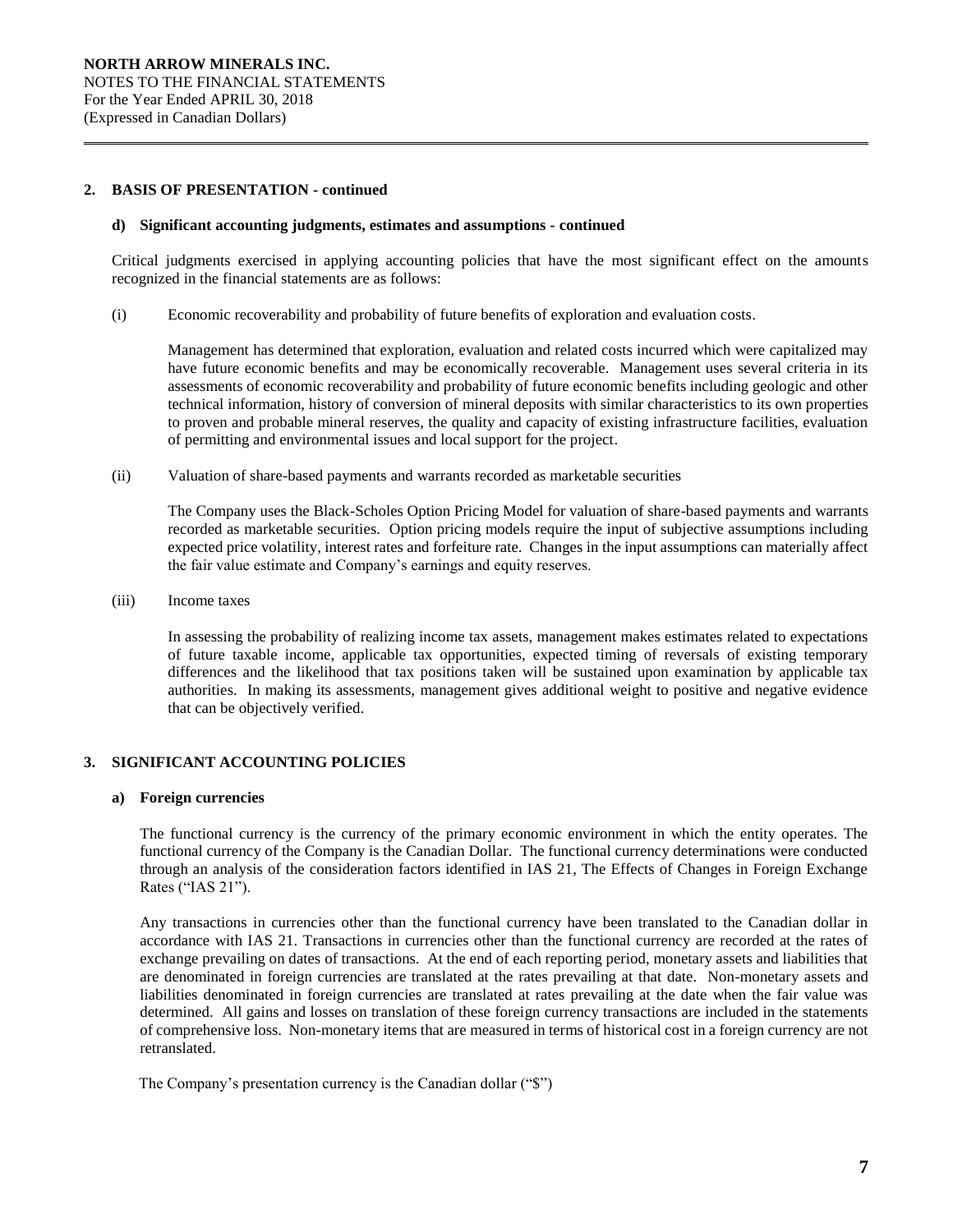#### **b) Loss per share**

Basic earnings (loss) per share is computed by dividing earnings (loss) available to common shareholders by the weighted average number of common shares outstanding during the year. The computation of diluted earnings (loss) per share assumes the conversion, exercise or contingent issuance of securities only when such conversion, exercise or issuance would have a dilutive effect on the earnings (loss) per share. The calculation proved to be anti-dilutive for fiscal 2018 and 2017.

## **c) Share-based compensation**

The Company grants stock options to buy common shares of the Company to directors, officers, employees and service providers. The board of directors grants such options for periods of up to five years, with vesting periods determined at its sole discretion and at prices equal to or greater than the closing market price on the day preceding the date the options were granted. An individual is classified as an employee when the individual is an employee for legal or tax purposes (direct employee) or provides services similar to those performed by a direct employee.

The fair value of options granted to employees is measured at grant date, using the Black-Scholes option pricing model, and is recognized over the period during which the share purchase options vest. The fair value of the share purchase options granted is measured taking into account the terms and conditions upon which the share purchase options were granted. Share-based payments to non-employees are measured at the fair value of goods or services received or the fair value of the equity instrument issued, if it is determined the fair value of the goods or services cannot be reliably measured and are recorded at the date the goods or services are received. At each financial position reporting date, the amount recognized as an expense is adjusted to reflect the actual number of share purchase options that are expected to vest.

## **d) Equipment**

Equipment is stated at cost less accumulated depreciation and any impairment in value.

The initial cost of an asset is comprised of its purchase price and any directly attributable costs in bringing the asset to its working condition and location for its intended use. Expenditures incurred after the asset has been put into operation, such as repairs, maintenance and overhaul costs, are normally recognized as expense in the period the costs are incurred. In situations where it can be clearly demonstrated that the expenditures have improved the condition of the asset beyond the originally assessed standard of performance, the expenditures are capitalized as an additional cost of equipment.

Assets are depreciated at the following rates:

| Office and computer equipment | 30% declining balance |
|-------------------------------|-----------------------|
| Field equipment               | 20% declining balance |

The remaining useful lives, residual values and depreciation method are reviewed and adjusted, if appropriate, at financial year-end to ensure that the periods and method of depreciation are consistent with the expected pattern of economic benefits from the items of equipment.

The carrying values of equipment are reviewed for impairment at the end of each reporting period or when events or changes in circumstances indicate that the carrying value may not be recoverable.

An item of equipment is derecognized when either it has been disposed or when it is permanently withdrawn from use and no future economic benefits are expected from its use or disposal. Any gains or losses arising on the retirement and disposal of an item of equipment are included in the statement of loss and comprehensive loss in the period of retirement or disposal.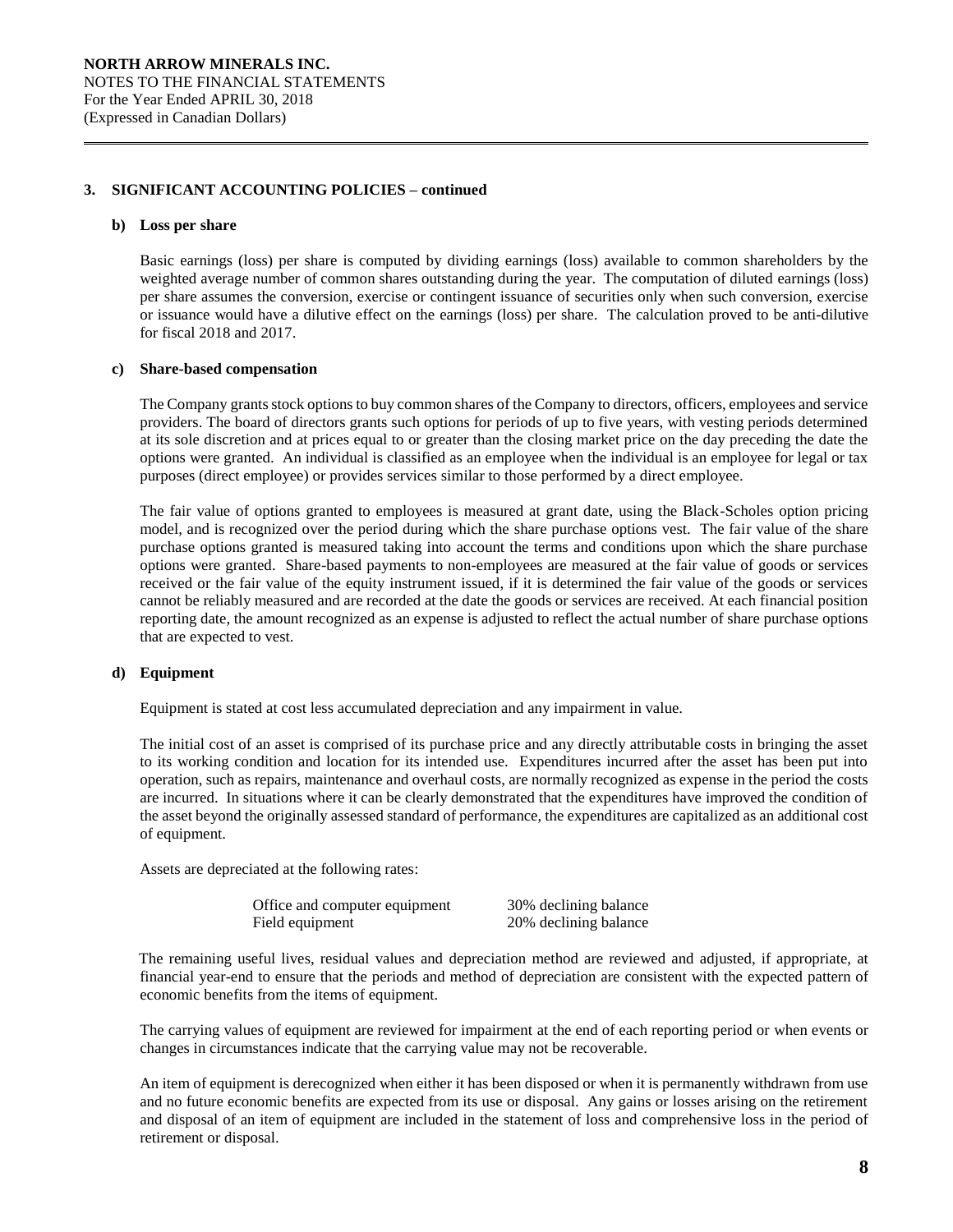#### **e) Exploration and evaluation assets**

Costs directly related to the acquisition, exploration and evaluation of mineral properties are capitalized once the legal rights to explore the properties have been obtained. When it is determined that such costs will be recouped through successful development and exploitation, expenditures are transferred to tangible assets and depreciated over the expected productive life of the asset. Costs for a producing prospect are amortized on a unit-of-production method based on the estimated life of the ore reserves, while costs for the prospects abandoned are written off.

Impairment reviews for deferred exploration and evaluation costs are carried out on a project by project basis, with each project representing a single cash generating unit. An impairment review is undertaken at the end of each reporting period or when indicators of impairment arise but typically when one or more of the following circumstances apply:

- Unexpected geological occurrences that render the resource uneconomic;
- Title to the asset is compromised;
- Fluctuations in metal prices that render the project uneconomic;
- Variation in the currency of operations; and
- Threat to political stability in the country of operation.

From time to time, the Company may acquire or dispose of properties pursuant to the terms of option agreements. Due to the fact that options are exercisable entirely at the discretion of the optionee, the amounts payable or receivable are not recorded. Option payments are recorded as exploration and evaluation assets or recoveries when the payments are made or received.

The recoverability of the amounts capitalized for the undeveloped resource properties is dependent upon the determination of economically recoverable ore reserves, confirmation of the Company's interest in the underlying mineral claims, the ability to farm out its resource properties, the ability to obtain the necessary financing to complete their development and future profitable production or proceeds from the disposition thereof.

Title to resource properties involves certain inherent risks due to the difficulties of determining the validity of certain claims as well as the potential for problems arising from the frequently ambiguous conveyancing history characteristic of many resource properties. The Company has investigated title to all of its resource properties and, to the best of its knowledge, title to all of its properties are in good standing.

# **f) Impairment**

At the end of each reporting period the carrying amounts of the Company's assets are reviewed to determine whether there is any indication that those assets are impaired. If any such indication exists, the recoverable amount of the asset is estimated in order to determine the extent of the impairment, if any. The recoverable amount is the higher of fair value less costs to sell and value in use. Fair value is determined as the amount that would be obtained from the sale of the asset in an arm's length transaction between knowledgeable and willing parties. In assessing value in use, the estimated future cash flows are discounted to their present value using a pre-tax discount rate that reflects current market assessments of the time value of money and the risks specific to the asset. If the recoverable amount of an asset is estimated to be less than its carrying amount, the carrying amount of the asset is reduced to its recoverable amount and the impairment loss is recognized in the statement of loss for the period. For an asset that does not generate independent cash inflows, the recoverable amount is determined for the cash generating unit to which the asset belongs.

Where an impairment loss subsequently reverses, the carrying amount of the asset (or cash generating unit) is increased to the revised estimate of its recoverable amount, but to an amount that does not exceed the carrying amount that would have been determined had no impairment loss been recognized for the asset (or cash generating unit) in prior years. A reversal of an impairment loss is recognized immediately in profit or loss.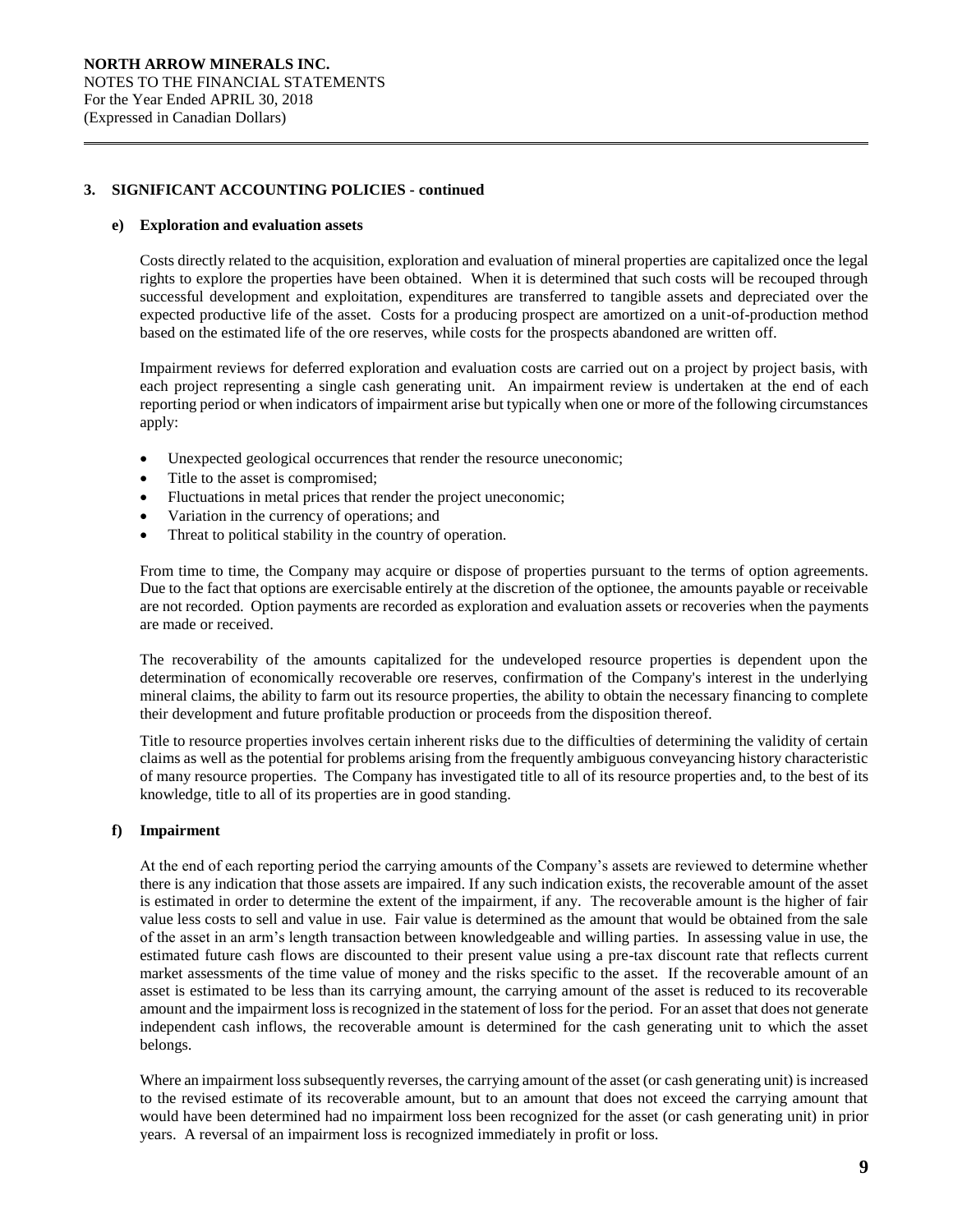### **g) Marketable securities**

Marketable securities are measured at fair value and consist of shares listed on the TSX Venture Exchange and warrants convertible into securities listed on the TSX Venture Exchange.

#### **h) Financial instruments**

# **Financial assets**

Financial assets are classified into one of the following categories:

- fair value through profit or loss ("FVTPL");
- available for sale ("AFS");
- held-to-maturity ("HTM"); and,
- loans and receivables.

The classification is determined at initial recognition and depends on the nature and purpose of the financial asset.

(i) FVTPL financial assets

Financial assets are classified as FVTPL when the financial asset is held for trading or it is designated as FVTPL.

A financial asset is classified as held for trading if:

- it has been acquired principally for the purpose of selling in the near future;
- it is a part of an identified portfolio of financial asset that the Company manages and has an actual pattern of short-term profit-taking; or
- it is a derivative that is not designated and effective as a hedging instrument.

Financial assets classified as FVTPL are stated at fair value with any resultant gain or loss recognized in profit or loss. The net gain or loss recognized incorporates any dividend or interest earned on the financial asset.

The Company has classified cash as FVTPL.

(ii) AFS financial assets

Investments held by the Company that are classified as AFS are stated at fair value. Gains and losses arising from changes in fair value are recognized directly in accumulated other comprehensive income. Interest calculated using the effective interest method and foreign exchange gains and losses on monetary assets, are recognized directly in profit or loss rather than equity. When an investment is disposed of or is determined to be impaired, the cumulative gain or loss previously recognized in accumulated other comprehensive income is included in the statement of loss for the period.

The fair value of AFS monetary assets denominated in a foreign currency is translated at the spot rate at the statement of financial position date. The change in fair value attributable to translation differences due to a change in amortized cost of the asset is recognized in profit or loss, while all other changes are recognized in equity.

The Company has classified marketable securities consisting of common shares as AFS financial assets and warrants convertible into common shares as FVTPL.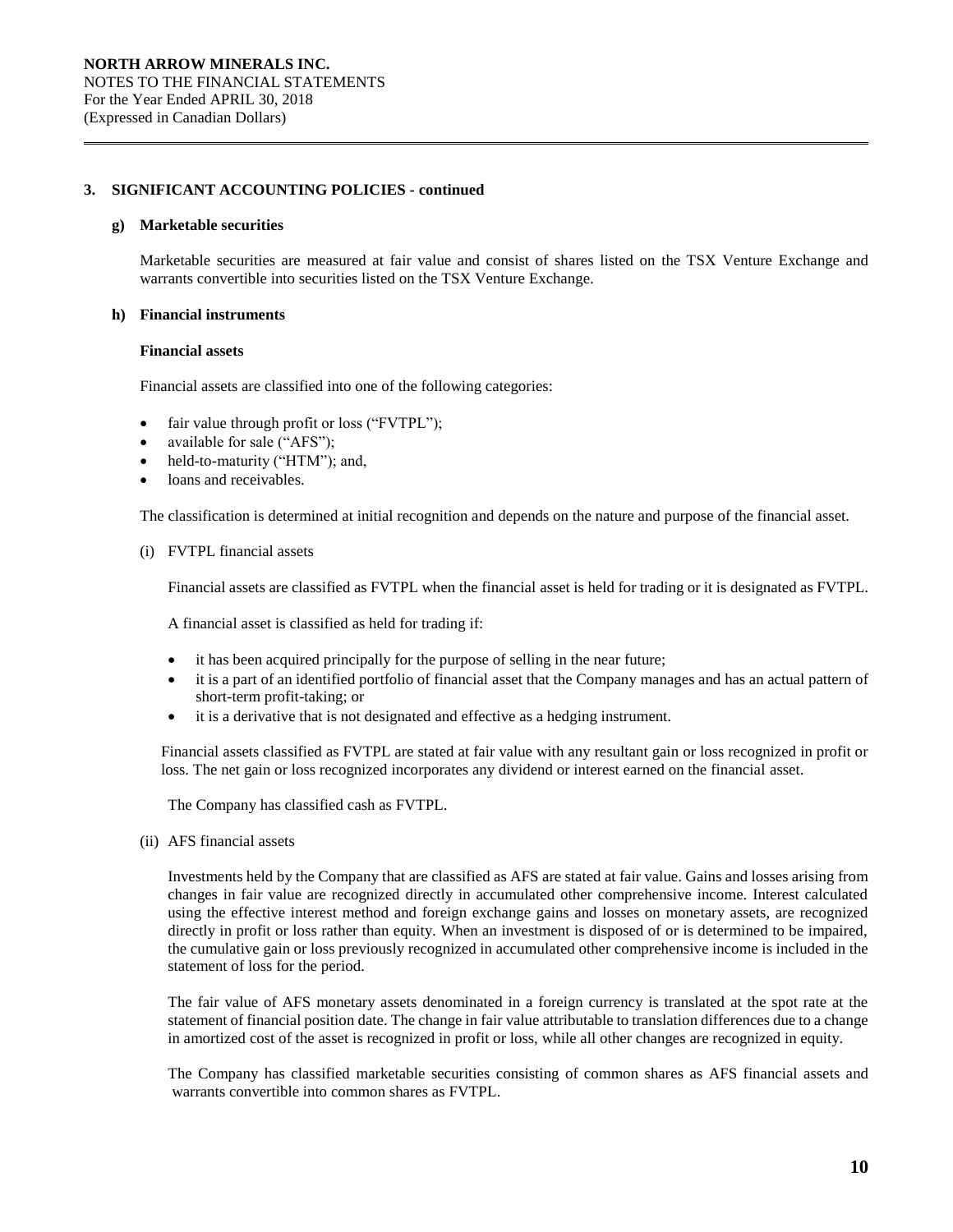#### **h) Financial instruments - continued**

#### **Financial assets - continued**

(iii) HTM investments

HTM investments are recognized on a trade-date basis and are initially measured at fair value, including transaction costs.

(iv) Loans and receivables

Trade receivables, loans, and other receivables that have fixed or determinable payments that are not quoted in an active market are classified as loans and receivables.

Loans and receivables are initially recognized at the transaction value and subsequently carried at amortized cost less impairment losses. The impairment loss of receivables is based on a review of all outstanding amounts at year end. Bad debts are written off during the year in which they are identified. Interest income is recognized by applying the effective interest rate, except for short-term receivables when the recognition of interest would be immaterial.

The Company has classified receivables as loans and receivables.

(v) Effective interest method

The effective interest method calculates the amortized cost of a financial asset and allocates interest income over the corresponding period. The effective interest rate is the rate that discounts estimated future cash receipts over the expected life of the financial instrument, or, where appropriate, a shorter period.

(vi) Impairment of financial assets

Financial assets, other than those at FVTPL, are assessed for indicators of impairment at each period end. Financial instruments are impaired when there is objective evidence that, as a result of one or more events that occurred after the initial recognition of the financial instrument, the estimated future cash flows of the investment have been impacted. Objective evidence of impairment could include the following:

- significant financial difficulty of the issuer or counterparty;
- default or delinquency in interest or principal payments; or
- it has become probable that the borrower will enter bankruptcy or financial reorganization.

For financial instruments carried at amortized cost, the amount of the impairment is the difference between the asset's carrying amount and the present value of the estimated future cash flows, discounted at the financial instrument's original effective interest rate.

The carrying amount of all financial instruments, excluding trade receivables, is directly reduced by the impairment loss. The carrying amount of trade receivables is reduced through the use of an allowance account. Changes in the carrying amount of the allowance account are recognized in profit or loss.

With the exception of AFS equity instruments, if, in a subsequent period, the amount of the impairment loss decreases and the decrease relates to an event occurring after the impairment was recognized, the previously recognized impairment loss is reversed through profit or loss. On the date of impairment reversal, the carrying amount of the financial instrument cannot exceed its amortized cost had impairment not been recognized.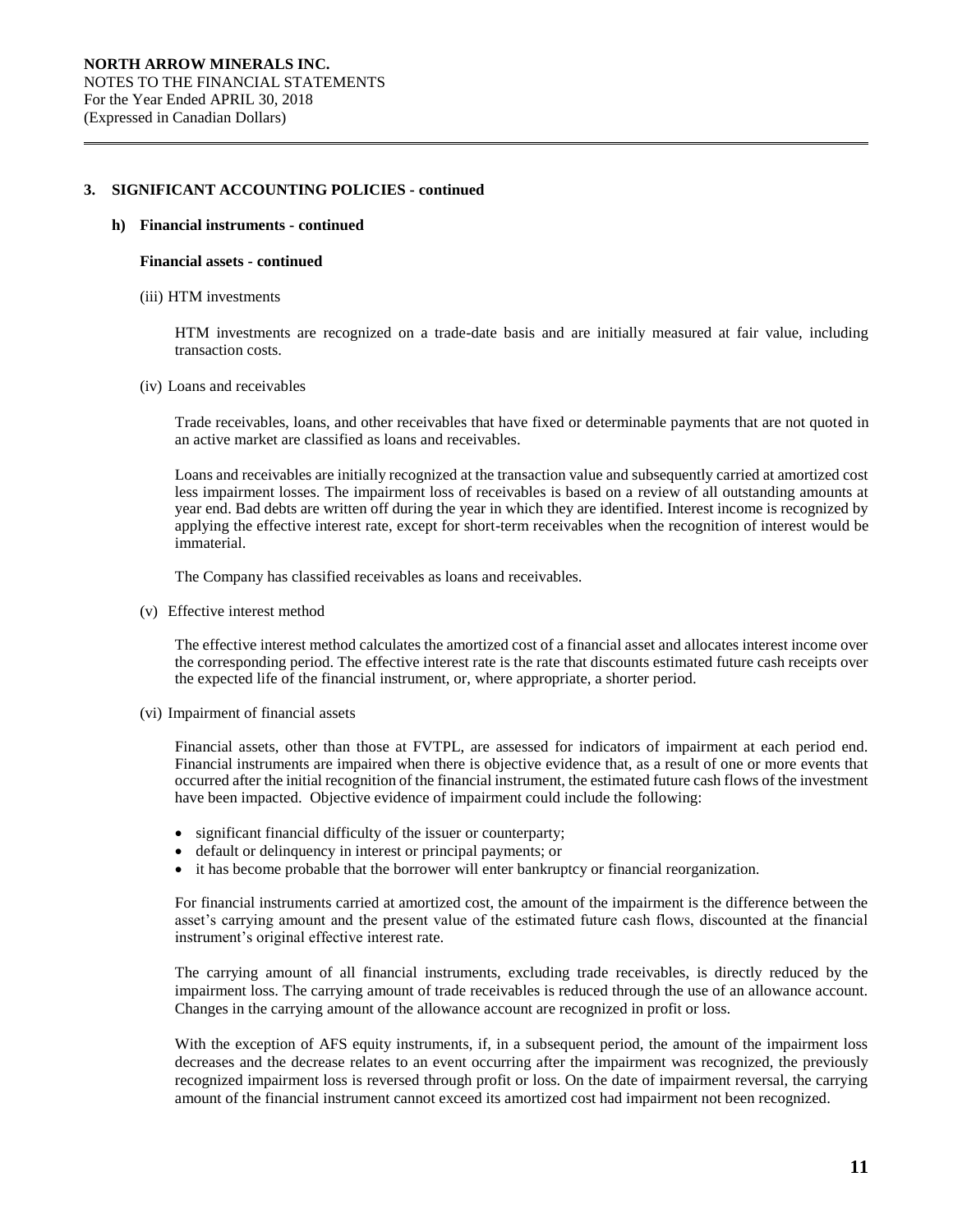#### **h) Financial instruments - continued**

#### **Financial assets - continue**d

(vii) Derecognition of financial assets

A financial instrument is derecognized when:

- the contractual right to the asset's cash flows expire; or
- if the Company transfers the financial instrument and all risks and rewards of ownership to another entity.

#### **Financial liabilities**

Financial liabilities are classified into one of the following categories:

- fair value through profit or loss ("FVTPL"); or
- other financial liabilities.

The classification is determined at initial recognition and depends on the nature and purpose of the financial liability.

(i) FVTPL financial liabilities

This category comprises derivatives, or liabilities acquired or incurred principally for the purpose of selling or repurchasing it in the near term. They are carried in the statements of financial position at fair value with changes in fair value recognized in the statement of loss and comprehensive loss.

(ii) Other financial liabilities

This category includes accounts payable and accrued liabilities. These are initially measured at fair value, net of transaction costs, and are subsequently measured at amortized cost using the effective interest method, with interest expense recognized on an effective yield basis.

The Company has classified accounts payable and accrued liabilities as other financial liabilities.

(iii) Effective interest method

The effective interest method calculates the amortized cost of a financial liability and allocates interest expense over the corresponding period. The effective interest rate is the rate that discounts estimated future cash receipts over the expected life of the financial liability, or, where appropriate, a shorter period.

Income is recognized on an effective interest basis for debt instruments other than those financial instruments classified as FVTPL.

(iv) Derecognition of financial liabilities

Financial liabilities are derecognized when the Company's obligations are discharged, cancelled or they expire.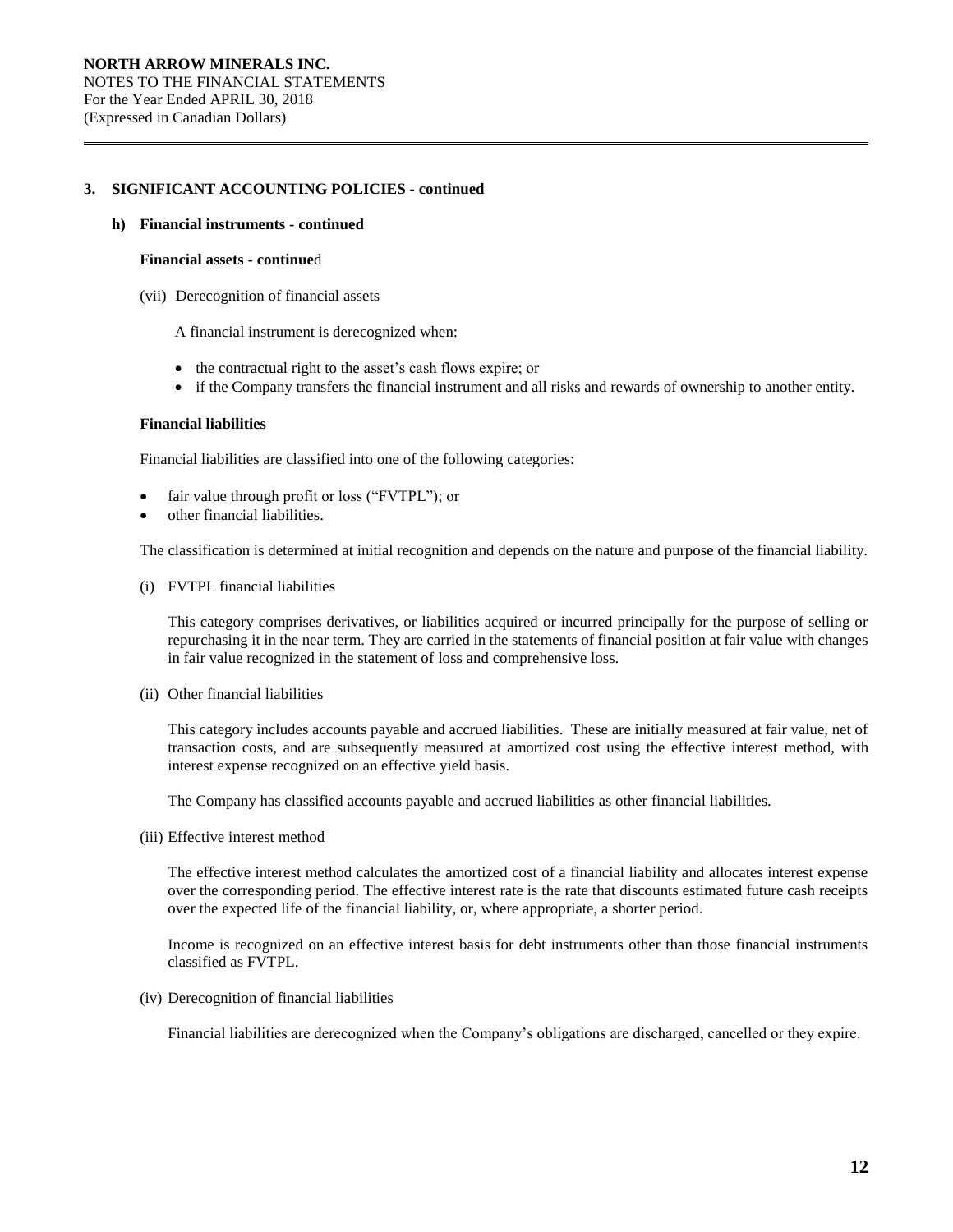#### **i) Income taxes**

Income tax expense consists of current and deferred tax expense. Income tax expense is recognized in the statements of loss and comprehensive loss.

Current tax expense is the expected tax payable on the taxable income for the year, using tax rates enacted or substantively enacted at period end, adjusted for amendments to tax payable with regards to previous years.

Deferred tax assets and liabilities are recognized for future tax consequences attributable to differences between the financial statement carrying amounts of existing assets and liabilities and their respective tax bases. Deferred tax assets and liabilities are measured using the enacted or substantively enacted tax rates expected to apply when the asset is realized or the liability settled.

The effect on tax assets and liabilities of a change in tax rates is recognized in income in the period that substantive enactment occurs.

A deferred tax asset is recognized to the extent that it is probable that future taxable profits will be available against which the asset can be utilized. To the extent that the Company does not consider it probable that a deferred tax asset will be recovered, it will not be recognized.

The following temporary differences do not result in deferred tax assets or liabilities:

- the initial recognition of assets or liabilities that do not affect accounting or taxable profit
- goodwill
- differences relating to investment in subsidiaries to the extent that they will probably not reverse in the foreseeable future.

Deferred tax assets and liabilities are offset when there is a legally enforceable right to set off current tax assets against current tax liabilities and when they relate to income taxes levied by the same taxation authority and the Company intends to settle its current tax assets and liabilities on a net basis.

## **j) Environmental rehabilitation**

A legal or constructive obligation to incur restoration, rehabilitation and environmental costs arises when environmental disturbance is caused by the exploration or development of a mineral property interest. Such costs arising from the decommissioning of plant and other site preparation work, discounted to their net present value, are provided for and capitalized at the start of each project to the carrying amount of the asset, along with a corresponding liability as soon as the obligation to incur such costs arises. The timing of the actual rehabilitation expenditure is dependent on a number of factors such as the life and nature of the asset, the operating license conditions and, when applicable, the environment in which the mine operates.

Discount rates using a pre-tax rate that reflect the time value of money are used to calculate the net present value. The rehabilitation asset is depreciated on the same basis as mining assets. The Company's estimates of reclamation costs could change as a result of changes in regulatory requirements and assumptions regarding the amount and timing of the future expenditures. These changes are recorded directly to mining assets with a corresponding entry to the rehabilitation provision. The Company's estimates are reviewed annually for changes in regulatory requirements, effects of inflation and changes in estimates.

Changes in the net present value, excluding changes in the Company's estimates of reclamation costs, are charged to profit and loss for the period. The costs of rehabilitation projects that were included in the rehabilitation provision are recorded against the provision as incurred.

The Company has no material restoration, rehabilitation and environmental obligations as the disturbance to date is limited.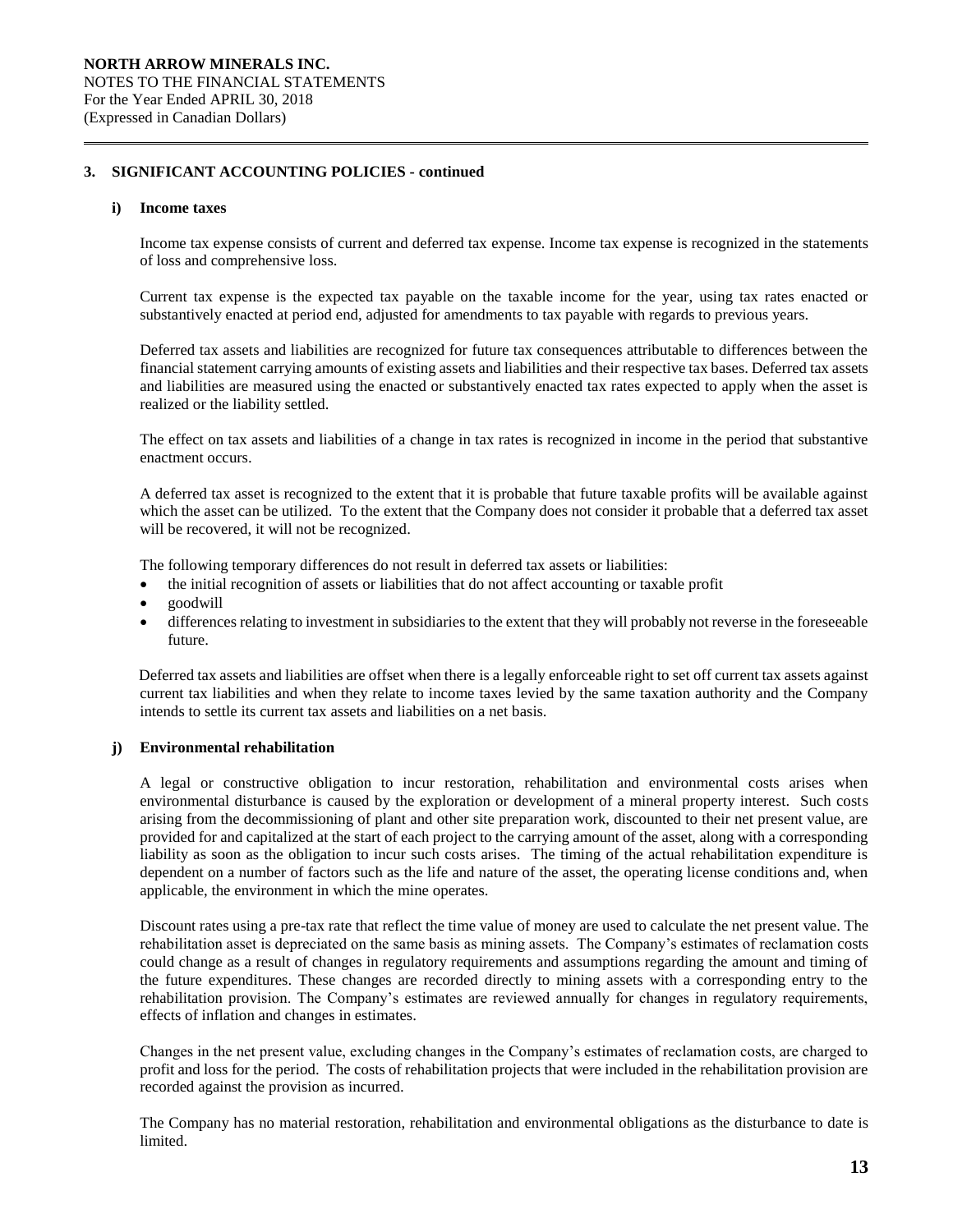#### **k) Flow-through shares**

The Company can issue flow-through shares to finance exploration programs undertaken in Canada. Pursuant to the terms of the flow-through share subscription agreements, these shares transfer the tax deductibility of qualifying mineral expenditures to investors. On issuance, the Company bifurcates the flow-through share into i) a flow-through share premium liability, equal to the estimated premium, if any, investors pay for the flow-through feature, which is recognized as a liability and ii) share capital. Upon qualifying expenses being incurred, the Company derecognizes the liability and the premium is recognized as other income.

## **l) New Accounting pronouncements**

i) The IASB has issued several new standards and amendments which have been adopted by the Company. Each of the new standards is effective for annual periods beginning on or after January 1, 2017. The adoption of the standards and amendments did not have a material effect on the financial statements.

ii) Certain pronouncements were issued by the IASB or IFRIC but are not yet effective as at April 30, 2018. The Company intends to adopt these standards and interpretations when they become effective.

The following are the accounting standards issued but not effective as of April 30, 2018 that the Company believes could be significant.

# IFRS 9 - Financial Instruments – classification and measurement

Effective for annual periods beginning on or after January 1, 2018. This is the first part of a new standard on classification and measurement of financial assets that will replace IAS 39, "Financial Instruments: Recognition and Measurement". IFRS 9 has two measurement categories: amortized cost and fair value. All equity instruments are measured at fair value. A debt instrument is recorded at amortized cost only if the entity is holding it to collect contractual cash flows and the cash flows represent principal and interest. Otherwise it is measured at fair value with changes in fair value through profit or loss. In addition, this new standard has been updated to include guidance on financial liabilities and derecognition of financial instruments. The Company has analyzed the impact of adopting IFRS 9 and anticipates that there will be no material changes as a result of adopting this new standard.

 $\bullet$  IFRS 16 – Leases

Effective for annual periods commencing on or after January 1, 2019, this new standard eliminates the classification of leases as either operating or finance leases and introduces a single lessee accounting model which requires the lessee to recognize assets and liabilities for all leases with a term of longer than 12 months. The Company is currently evaluating the impact the standard is expected to have on its financial statements.

# **4. FINANCIAL INSTRUMENTS AND RISK MANAGEMENT**

Financial instruments measured at fair value are classified into one of three levels in the fair value hierarchy according to the relative reliability of the inputs used to estimate the fair values. The three levels of the fair value hierarchy are:

- Level 1 Unadjusted quoted prices in active markets for identical assets or liabilities;
- Level 2 Inputs other than quoted prices that are observable for the asset or liability either directly or indirectly; and
- Level 3 Inputs that are not based on observable market data.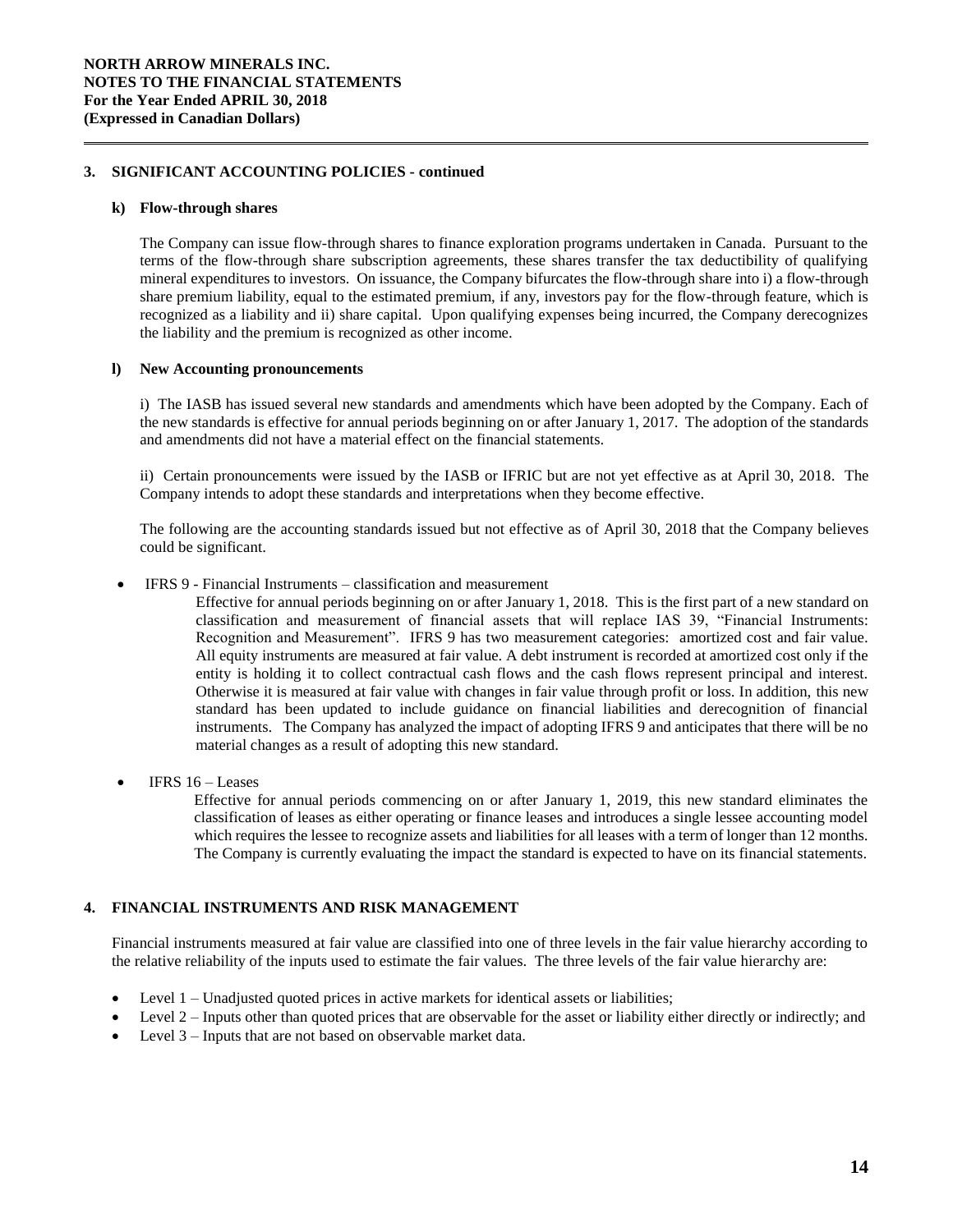# **4. FINANCIAL INSTRUMENTS AND RISK MANAGEMENT - continued**

The Company's financial instruments consist of cash, marketable securities, receivables and accounts payable and accrued liabilities. Cash is carried at fair value using a Level 1 fair value measurement. The carrying value of receivables and accounts payable and accrued liabilities approximate their fair values due to their immediate or short-term maturity. Marketable securities consisting of common shares are recorded at fair value based on the quoted market prices in active markets at the reporting date, which is consistent with Level 1 of the fair value hierarchy**.** Marketable securities consisting of warrants are recorded at fair value based on a Black Scholes pricing model consistent with Level 3 of the fair value hierarchy.

The Company is exposed to a variety of financial risks by virtue of its activities, including credit risk, interest rate risk, liquidity risks, foreign currency risk, and equity market risk. The Company's objective with respect to risk management is to minimize potential adverse effects on the Company's financial performance. The Board of Directors provides direction and guidance to management with respect to risk management. Management is responsible for establishing controls and procedures to ensure that financial risks are mitigated to acceptable levels.

## Credit risk

Credit risk is the risk of financial loss to the Company if a counter-party to a financial instrument fails to meet its contractual obligations. The Company manages credit risk by investing its excess cash in short-term investments with investment grade ratings, issued by a Canadian chartered bank. The Company's receivables consist primarily of sales tax receivables due from the federal government and receivables from companies with which the Company has exploration agreements or options. The maximum exposure to credit risk at the reporting date is the carrying value of the Company's receivables and cash.

#### Interest rate risk

Interest rate risk is the risk that the fair value or future cash flows of a financial instrument will fluctuate because of changes in market interest rates. Financial assets and liabilities with variable interest rates expose the Company to interest rate risk with respect to its cash flow. It is management's opinion that the Company is not exposed to significant interest rate risk.

## Liquidity risk

Liquidity risk is the risk that the Company will not be able to meet its obligations as they become due. The Company's ability to continue as a going concern is dependent on management's ability to raise the funds required through future equity financings, asset sales or exploration option agreements, or a combination thereof. The Company has no regular cash flow from its operating activities. The Company manages its liquidity risk by forecasting cash flow requirements for its planned exploration and corporate activities and anticipating investing and financing activities. Management and the Board of Directors are actively involved in the review, planning and approval of annual budgets and significant expenditures and commitments. Failure to realize additional funding could cast significant doubt on the Company's ability to continue as a going concern. As at April 30, 2018, the Company had cash of \$774,951 (April 30, 2017 - \$368,124) available to settle current liabilities of \$437,497 (April 30, 2017 - \$83,103).

## Foreign currency risk

The Company's activities are within Canada and accordingly the Company is not subject to significant foreign currency risk.

#### Equity market risk

The Company is exposed to equity price risk arising from its marketable securities, which are classified as available-forsale. The Company plans to sell its marketable securities as market conditions permit, or as is required to finance the Company's operations from time-to-time.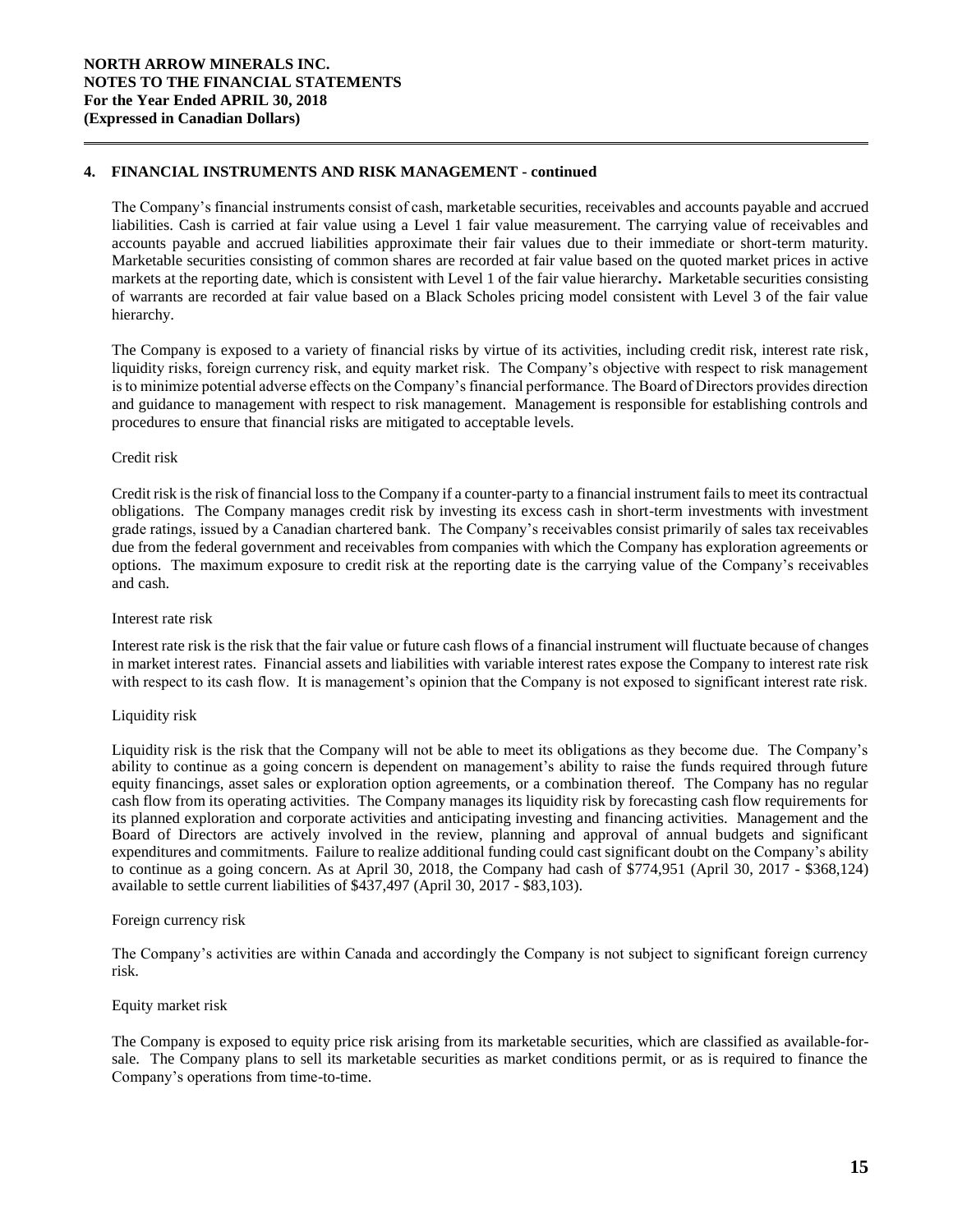# **5. RECEIVABLES**

|                                          | <b>April 30, 2018</b> | April 30, 2017 |
|------------------------------------------|-----------------------|----------------|
| HST/GST receivables<br>Other receivables | 66.497<br>S<br>50,658 | 8,812<br>6,632 |
|                                          | \$<br>117,155         | 15,444         |

# **6. MARKETABLE SECURITIES**

|                                                                                                                   | Cost      | <b>Unrealized</b><br>Gain (Loss) on<br><b>AFS Securities</b> | <b>Cost of FVTPL</b><br><b>Securities</b><br>Sold/Fair<br><b>Valued</b> | <b>Fair Value</b> |
|-------------------------------------------------------------------------------------------------------------------|-----------|--------------------------------------------------------------|-------------------------------------------------------------------------|-------------------|
| April 30, 2016                                                                                                    | \$15,488  | \$(15,113)                                                   |                                                                         | 375<br>\$         |
| Minerals<br>Adamera<br>Corp.<br>15,000 shares<br>Clean Commodities Corp.-<br>$\overline{\phantom{a}}$             |           | 2,925                                                        |                                                                         | 2,925             |
| 1,850,000 shares (July 31,<br>$2016 - 2,500,000$ shares)<br>Clean Commodities Corp. -<br>$\overline{\phantom{a}}$ | 200,000   | (37,000)                                                     | (52,000)                                                                | 111,000           |
| 1,000,000 warrants                                                                                                | 33,524    |                                                              | (20, 679)                                                               | 12,845            |
| April 30, 2017                                                                                                    | \$249,012 | \$(49,188)                                                   | (72, 679)                                                               | \$127,145         |
| Adamera<br>Minerals<br>Corp.<br>ä,<br>15,000 shares sold<br>Clean Commodities Corp.-<br>$\overline{a}$            |           | 12,188                                                       | (15, 488)                                                               | (3,300)           |
| 800,000 shares (April 30, 2017<br>$-1,850,000$ shares)                                                            |           | 17,000                                                       | (84,000)                                                                | (67,000)          |
| Crystal Exploration Inc. -<br>$\overline{\phantom{0}}$<br>1,000,000 shares<br>Clean Commodities Corp. -<br>Ξ      | 105,000   | (30,000)                                                     |                                                                         | 75,000            |
| 1,000,000 warrants                                                                                                |           |                                                              | (12, 845)                                                               | (12, 845)         |
| April 30, 2018                                                                                                    | \$354,012 | (50,000)                                                     | (185, 012)                                                              | \$119,000         |

a) During the year ended April 30, 2017, the Company sold its interest in the in the previously written off Torp Lake and Phoenix mineral claims to Clean Commodities Corp. (previously Athabasca Nuclear Corp.) for consideration of 2,500,000 common shares of Clean Commodities Corp. having a fair value of \$200,000 and warrants entitling the Company to purchase an additional 1,000,000 common shares at a price of \$0.20 for a period of two years with a fair value of \$33,524 under the following assumptions. Subsequent to April 30, 2018, the warrants expired unexercised.

|                               | <b>April 30, 2018</b> | April 30, 2017 |
|-------------------------------|-----------------------|----------------|
| Risk – free interest rate     | $1.00\%$              | $0.00\%$       |
| Expected life of the warrants | 0.08 years            | $1.08$ years   |
| Annualized volatility         | 120.00%               | 120.00%        |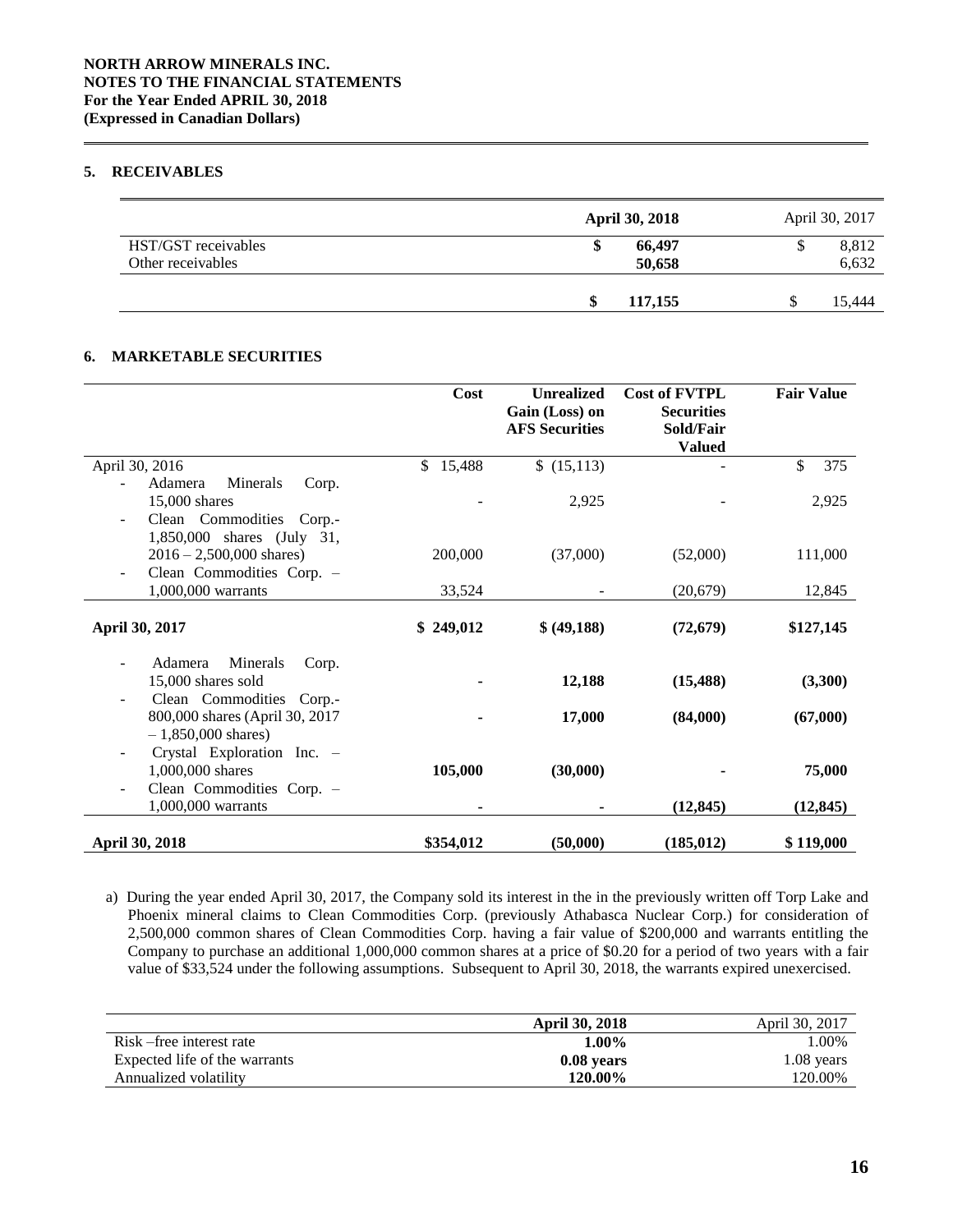# **6. MARKETABLE SECURITIES - continued**

b) During the year ended April 30, 2018, Company completed the sale of its 100% interest in the Contwoyto Project, Nunavut, including the Butterfly gold prospect, to Crystal Exploration Inc. ("Crystal") for consideration of \$100,000 and 1,000,000 common shares of Crystal. Under the terms of the agreement, the Company has received \$50,000 and 1,000,000 shares, having a fair value of \$105,000, with the balance of the cash due on or before December 15, 2018. The Company retains a 1.0% gross overriding royalty on diamonds and a 1.0% net smelter return on precious and base metals. Half of the royalties can be purchased by Crystal at any time with the payment of \$1.0 million. The Company will also receive conditional share payments of 500,000 Crystal shares in the event that Crystal reports an inferred gold resource exceeding 250,000 ounces associated with the Butterfly gold prospect and a further 500,000 Crystal shares in the event Crystal reports a separate inferred resource of at least 250,000 ounces of gold outside of the Butterfly area. Subsequent to April 30, 2018, Crystal's shares were consolidated on the basis of three old for each new share and the company was renamed Benchmark Metals Inc.

# **7. EQUIPMENT**

|                                         | <b>Office and computer</b> | <b>Field</b> |              |  |
|-----------------------------------------|----------------------------|--------------|--------------|--|
|                                         | equipment                  | equipment    | <b>Total</b> |  |
|                                         |                            |              |              |  |
| Cost                                    |                            |              |              |  |
| <b>Balance, April 30, 2017 and 2016</b> | \$32,759                   | \$93,775     | \$126,534    |  |
| <b>Additions</b>                        | 14,256                     |              | 14,256       |  |
| Balance, April 30, 2018                 | \$47,015                   | \$93,775     | \$140,790    |  |
|                                         |                            |              |              |  |
| <b>Accumulated Depreciation</b>         |                            |              |              |  |
| Balance, April 30, 2016                 | \$13,299                   | \$26,256     | \$39,555     |  |
| <b>Additions</b>                        | 5,840                      | 13,503       | 19,343       |  |
| Balance, April 30, 2017                 | 19,139                     | 39,759       | 58,898       |  |
| <b>Additions</b>                        | 6,907                      | 10,803       | 17,710       |  |
| Balance, April 30, 2018                 | \$26,046                   | \$50,562     | \$76,608     |  |
|                                         |                            |              |              |  |
| <b>Carrying amounts</b>                 |                            |              |              |  |
| April 30, 2017                          | \$13,620                   | \$54,016     | \$67,636     |  |
| <b>April 30, 2018</b>                   | \$20,969                   | \$43,213     | \$64,182     |  |
|                                         |                            |              |              |  |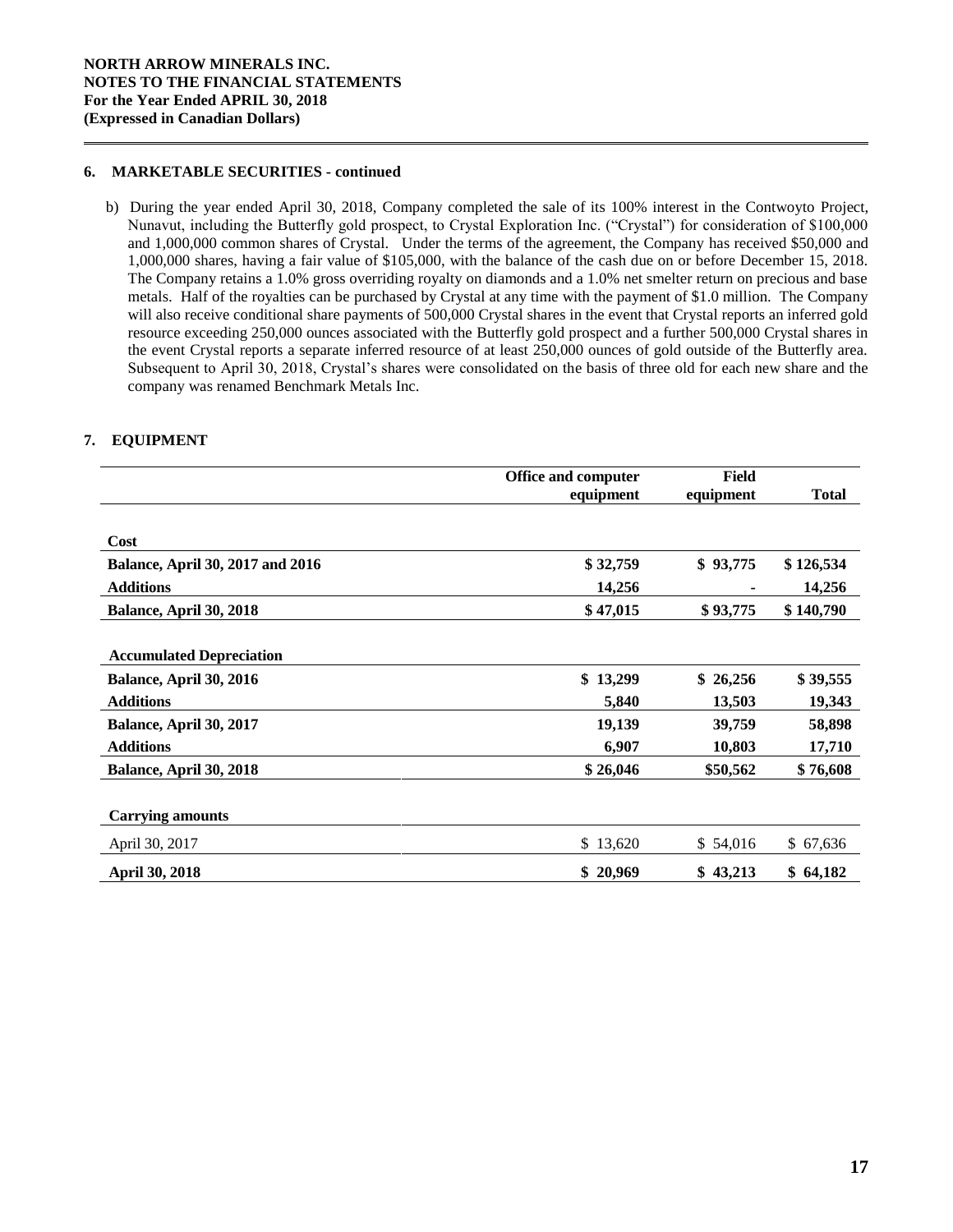# **NORTH ARROW MINERALS INC. NOTES TO THE FINANCIAL STATEMENTS For the Year Ended APRIL 30, 2018 (Expressed in Canadian Dollars)**

# **8. EXPLORATION AND EVALUATION ASSETS**

|                                         |                  | <b>Expended</b> | Write-offs     |                  |
|-----------------------------------------|------------------|-----------------|----------------|------------------|
|                                         |                  | <b>During</b>   | During the     |                  |
|                                         | April 30, 2017   | the Year        | Year           | April 30, 2018   |
| <b>Diamond Properties</b>               |                  |                 |                |                  |
| Lac de Gras, Canada                     |                  |                 |                |                  |
| <b>Exploration</b> costs                | \$235,404        | \$              | \$             | \$235,404        |
| Acquisition and tenure costs            | 277,918          |                 |                | 277,918          |
| Geological, data collection and assays  | 153,559          |                 |                | 153,559          |
| Office and salaries                     | 134,040          |                 |                | 134,040          |
|                                         | 800,921          | $\mathbf{r}$    | $\mathbf{r}$   | 800,921          |
| Pikoo, Canada                           |                  |                 |                |                  |
| <b>Exploration</b> costs                | 1,254,897        | 2,918           |                | 1,257,815        |
| Drilling                                | 2,085,859        |                 |                | 2,085,859        |
| Acquisition and tenure costs            | 212,097          | 1,563           |                | 213,660          |
| Geological, data collection and assays  | 1,548,918        | 43,088          |                | 1,592,006        |
| Office and salaries                     | 615,038          | 15,671          |                | 630,709          |
| Contribution from joint-venture partner | (637, 813)       |                 |                | (637, 813)       |
|                                         |                  |                 | $\blacksquare$ |                  |
| Loki, Canada                            | 5,078,996        | 63,240          |                | 5,142,236        |
|                                         |                  |                 |                |                  |
| <b>Exploration</b> costs                | 5,800            | 379,781         |                | 385,581          |
| Drilling                                |                  | 269,829         |                | 269,829          |
| Acquisition and tenure costs            | 4,842            | 52,082          |                | 56,924           |
| Geological, data collection and assays  | 70,431           | 98,860          |                | 169,291          |
| Office and salaries                     | 34,025           | 104,414         |                | 138,439          |
| Recoveries                              |                  | (144,500)       | $\blacksquare$ | (144,500)        |
|                                         | 115,098          | 760,466         |                | 875,564          |
| Naujaat, Canada                         |                  |                 |                |                  |
| <b>Exploration</b> costs                | 402,134          | 331,012         |                | 733,146          |
| Drilling                                | 240,218          | 1,223,802       |                | 1,464,020        |
| Acquisition and tenure costs            | 313,695          | 23,457          |                | 337,152          |
| Geological, data collection and assays  | 3,456,366        | 1,213,580       |                | 4,669,946        |
| Office and salaries                     | 328,553          | 384,495         |                | 713,048          |
|                                         | 4,740,966        | 3,176,346       | ×.             | 7,917,312        |
| Luxx, Canada                            |                  |                 |                |                  |
| <b>Exploration costs</b>                | 50,420           |                 |                | 50,420           |
| Acquisition and tenure costs            | 138,733          |                 |                | 138,733          |
| Geological, data collection and assays  | 121,301          |                 |                | 121,301          |
| Office and salaries                     | 44,793           |                 |                | 44,793           |
|                                         | 355,247          | ٠               | $\blacksquare$ |                  |
|                                         |                  | $\blacksquare$  |                | 355,247          |
| Mel, Canada                             |                  |                 |                |                  |
| <b>Exploration</b> costs                | 114,996          | 89,089          |                | 204,085          |
| Acquisition and tenure costs            | 132,046          | 155,292         |                | 287,338          |
| Geological, data collection and assays  | 573,207          | 61,470          |                | 634,677          |
| Office and salaries                     | 87,995           | 34,675          |                | 122,670          |
|                                         | 908,244          | 340,526         |                | 1,248,770        |
|                                         |                  |                 |                |                  |
| <b>TOTAL</b>                            | \$<br>11,999,472 | \$4,340,578     | \$             | 16,340,050<br>\$ |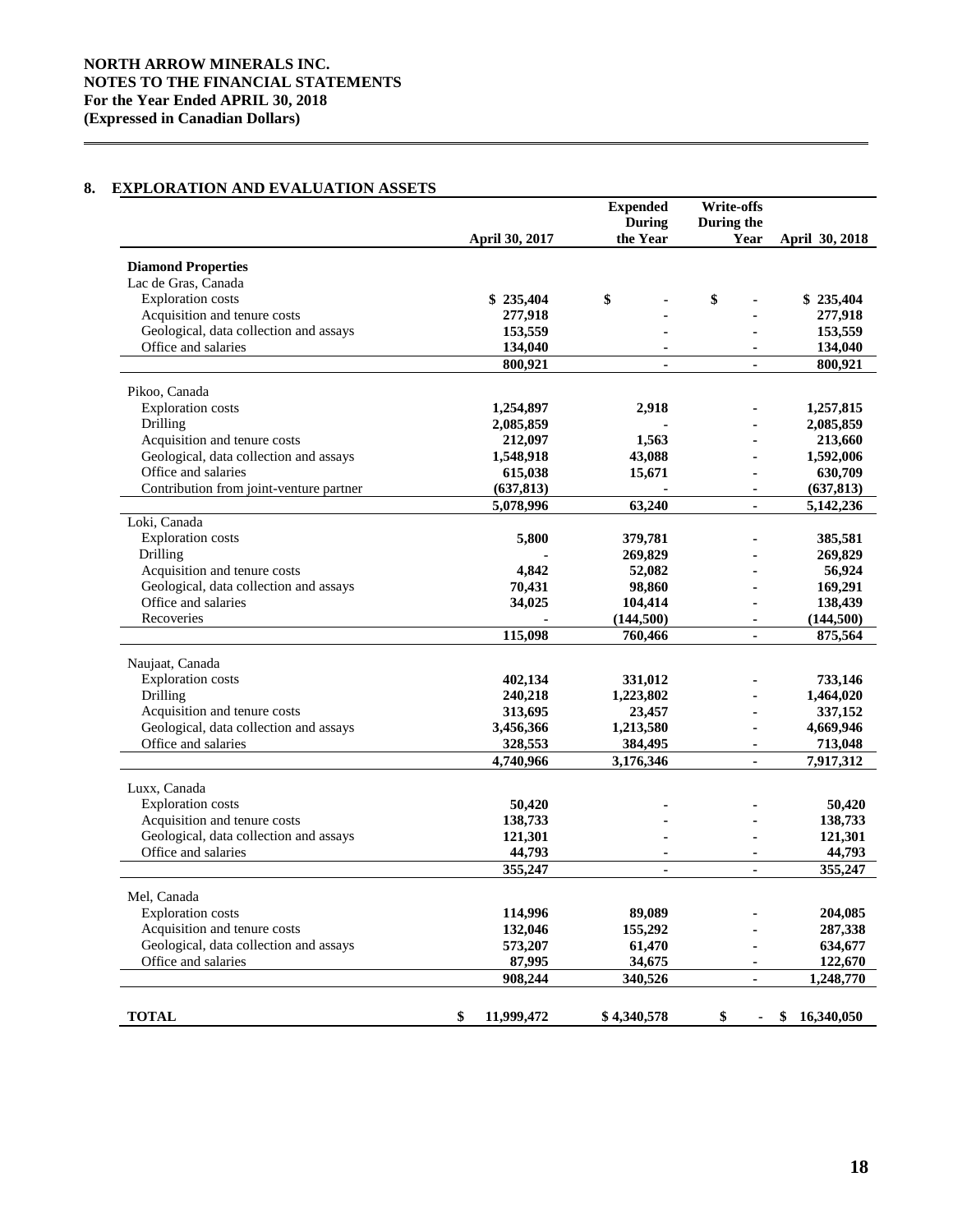# **8. EXPLORATION AND EVALUATION ASSETS**

|                                         |                          |                 | Write-offs               |                  |
|-----------------------------------------|--------------------------|-----------------|--------------------------|------------------|
|                                         |                          | Expended        | During the               |                  |
|                                         | April 30, 2016           | During the Year | Year                     | April 30, 2017   |
| <b>Diamond Properties</b>               |                          |                 |                          |                  |
| Lac de Gras, Canada                     |                          |                 |                          |                  |
| <b>Exploration</b> costs                | \$235,404                | \$              | \$                       | \$235,404        |
| Acquisition and tenure costs            | 277,918                  |                 |                          | 277,918          |
| Geological, data collection and assays  | 153,559                  |                 |                          | 153,559          |
| Office and salaries                     | 134,040                  |                 |                          | 134,040          |
|                                         | 800,921                  | $\overline{a}$  |                          | 800,921          |
|                                         |                          |                 |                          |                  |
| Pikoo, Canada                           |                          |                 |                          |                  |
| <b>Exploration</b> costs                | 1,242,974                | 11,923          |                          | 1,254,897        |
| Drilling                                | 2,085,859                |                 |                          | 2,085,859        |
| Acquisition and tenure costs            | 14,581                   | 197,516         |                          | 212,097          |
| Geological, data collection and assays  | 1,374,630                | 223,510         | (49,222)                 | 1,548,918        |
| Office and salaries                     | 529,006                  | 86,032          |                          | 615,038          |
| Contribution from joint-venture partner | (637, 813)               |                 |                          | (637, 813)       |
|                                         | 4,609,237                | 518,981         | (49, 222)                | 5,078,996        |
|                                         |                          |                 |                          |                  |
| Loki, Canada                            |                          |                 |                          |                  |
| <b>Exploration</b> costs                |                          | 5,800           |                          | 5,800            |
| Acquisition and tenure costs            |                          | 4,842           |                          | 4,842            |
| Geological, data collection and assays  |                          | 70,431          |                          | 70,431           |
| Office and salaries                     |                          | 34,025          |                          | 34,025           |
|                                         | $\blacksquare$           | 115,098         | $\overline{\phantom{a}}$ | 115,098          |
| Naujaat (formerly Qilalugaq), Canada    |                          |                 |                          |                  |
| <b>Exploration costs</b>                | 357,350                  | 44,784          |                          | 402,134          |
| Drilling                                |                          | 240,218         |                          | 240,218          |
| Acquisition and tenure costs            | 73,670                   | 240,025         |                          | 313,695          |
| Geological, data collection and assays  | 3,395,314                | 61,052          |                          | 3,456,366        |
| Office and salaries                     | 252,634                  | 75,919          |                          | 328,553          |
|                                         | 4,078,968                | 661,998         |                          | 4,740,966        |
|                                         |                          |                 |                          |                  |
| Luxx, Canada                            |                          |                 |                          |                  |
| <b>Exploration</b> costs                | 50,420                   |                 |                          | 50,420           |
| Acquisition and tenure costs            | 138,639                  | 94              |                          | 138,733          |
| Geological, data collection and assays  | 121,301                  |                 |                          | 121,301          |
| Office and salaries                     | 43,221                   | 1,572           |                          | 44,793           |
|                                         | 353,581                  | 1,666           | $\overline{\phantom{a}}$ | 355,247          |
|                                         |                          |                 |                          |                  |
| Mel, Canada                             |                          |                 |                          |                  |
| <b>Exploration costs</b>                | 83,128                   | 31,868          |                          | 114,996          |
| Acquisition and tenure costs            | 130,866                  | 1,180           |                          | 132,046          |
| Geological, data collection and assays  | 444,364                  | 128,843         |                          | 573,207          |
| Office and salaries                     | 55,906                   | 32,089          |                          | 87,995           |
|                                         | 714,264                  | 193,980         | $\blacksquare$           | 908,244          |
| Redemption, Canada                      |                          |                 |                          |                  |
| <b>Exploration</b> costs                |                          | 5,399           | (5,399)                  |                  |
| Drilling                                |                          | 21,436          | (21, 436)                |                  |
| Acquisition and tenure costs            |                          | 12,859          | (12, 859)                |                  |
| Geological, data collection and assays  |                          | 6,567           | (6, 567)                 |                  |
| Office and salaries                     |                          | 21,461          | (21, 461)                |                  |
| Recoveries                              |                          | (66,000)        | 66,000                   |                  |
|                                         | $\overline{\phantom{a}}$ | 1,722           | (1,722)                  |                  |
|                                         |                          |                 |                          |                  |
| <b>TOTAL</b>                            | \$<br>10,556,971         | 1,493,445       | (50, 944)                | 11,999,472<br>\$ |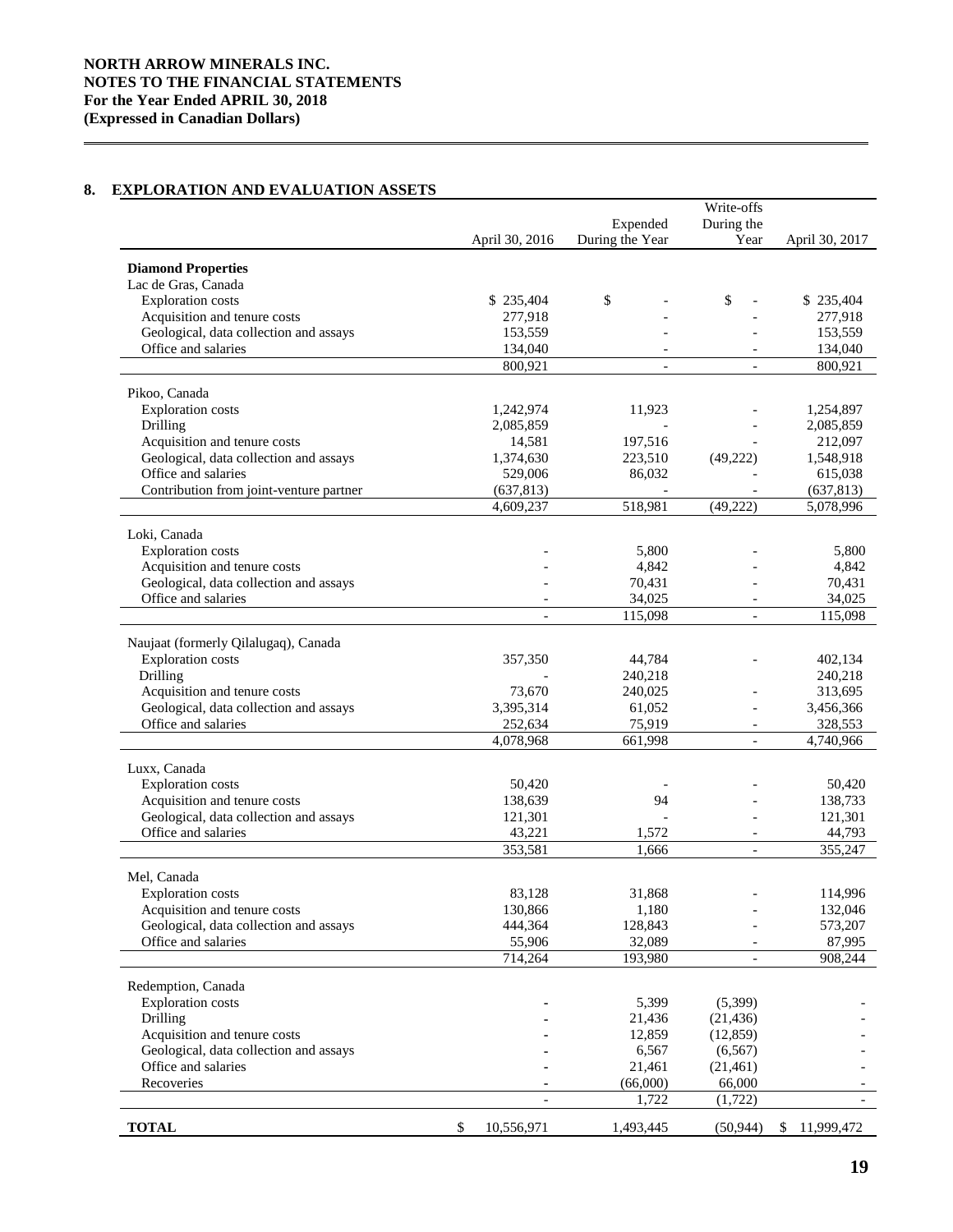Title to exploration and evaluation assets involves certain inherent risks due to the difficulties of determining the validity of certain claims as well as the potential for problems arising from the frequently ambiguous conveyancing history characteristic of many exploration and evaluation assets. The Company has investigated title to all of its exploration and evaluation assets and, to the best of its knowledge, title to all of these assets are in good standing.

# **Diamond Properties, Canada**

## Lac de Gras project, Northwest Territories

In August 2011, the Company entered into an option agreement with Harry Winston Diamond Mines Ltd. (subsequently Dominion Diamond Corp. and then Dominion Diamond Mines) ("Dominion"), and Springbok Holdings Inc. ("Springbok"), to jointly explore Springbok and the Company's Lac de Gras property and Dominion's land holdings contiguous to Springbok and the Company's Lac de Gras property (collectively, the "JV Property"). Under the terms of the agreement, Dominion had to incur more than \$5,000,000 of exploration expenditures to earn a 55% interest in the joint venture and the Company and Springbok would share equally a 45% interest in the JV Property.

On October 24, 2012, the Company entered into an agreement with Springbok to acquire Springbok's interest in the JV Property (the "Springbok Interests"). Under the terms of the agreement with Springbok, the Company issued 1,000,000 shares at a value of \$235,000 to Springbok for the Springbok Interests. As additional consideration, in the event that the Company subsequently incurs \$2 million in joint venture expenditures on the JV Property, the Company will issue to Springbok that number of common shares of the Company having a value of \$1 million.

During the year ended April 30, 2015, Dominion had incurred \$5,000,000 of expenditure and earned a 55% interest in the joint venture.

In October 2015, the Company and Dominion finalized a joint venture agreement having an effective date of June 1, 2015 to govern the ongoing evaluation, on the basis of a 45%/55% (North Arrow/Dominion) joint venture, of the JV Property. Subsequent to December 2015, the Company has elected not to contribute its proportionate share of costs to the 2016 (F2017), 2017 (F2018), and 2018 (C2018) exploration programs. The Company held an approximate 33% interest in the joint venture as at April 30, 2018 and, assuming completion of the C2018 program and budget, the Company expects its interest to be diluted to approximately 27%.

Timiskaming, Pikoo and Naujaat (formerly Qilalugaq) Diamond Projects, Canada

In April 2013, the Company closed an assignment agreement with 0954506 B.C. Ltd. ("BCCo") under which the Company acquired BCCo's interest and obligations in three option agreements to earn 80% interests in the Timiskaming, Pikoo and Naujaat (formerly Qilalugaq) diamond projects. Stornoway Diamond Corporation ("Stornoway") was the holder of a 100% interest in all three projects. BCCo is a private company controlled by a party related to a director of the Company.

Under the terms of the assignment agreement the Company paid BCCo \$20,000 and issued BCCo 500,000 transferrable share purchase warrants having a fair value of \$314,325 which was included in acquisition costs at the time the Company earned its interest in the Timiskaming project. Each share purchase warrant entitles the holder to acquire one common share of the Company at a price of \$0.25 for a period of five years from the date of issuance. During the Year ended April 30, 2018 these warrants expired, unexercised.

## *Timiskaming project, Ontario/Quebec*

During the year ended April 30, 2014, the Company earned an 80% interest in the Timiskaming diamond project in accordance with the terms of an option agreement with Stornoway Diamond Corporation ("Stornoway"). Accordingly, ongoing evaluation of the project is subject to an 80%/20% (Company/Stornoway) participating joint venture.

During the year ended April 30, 2016, the Company wrote off \$497,300 of exploration and acquisition costs related to the Timiskaming project in recognition of the lack of significant planned exploration expenditures on the property.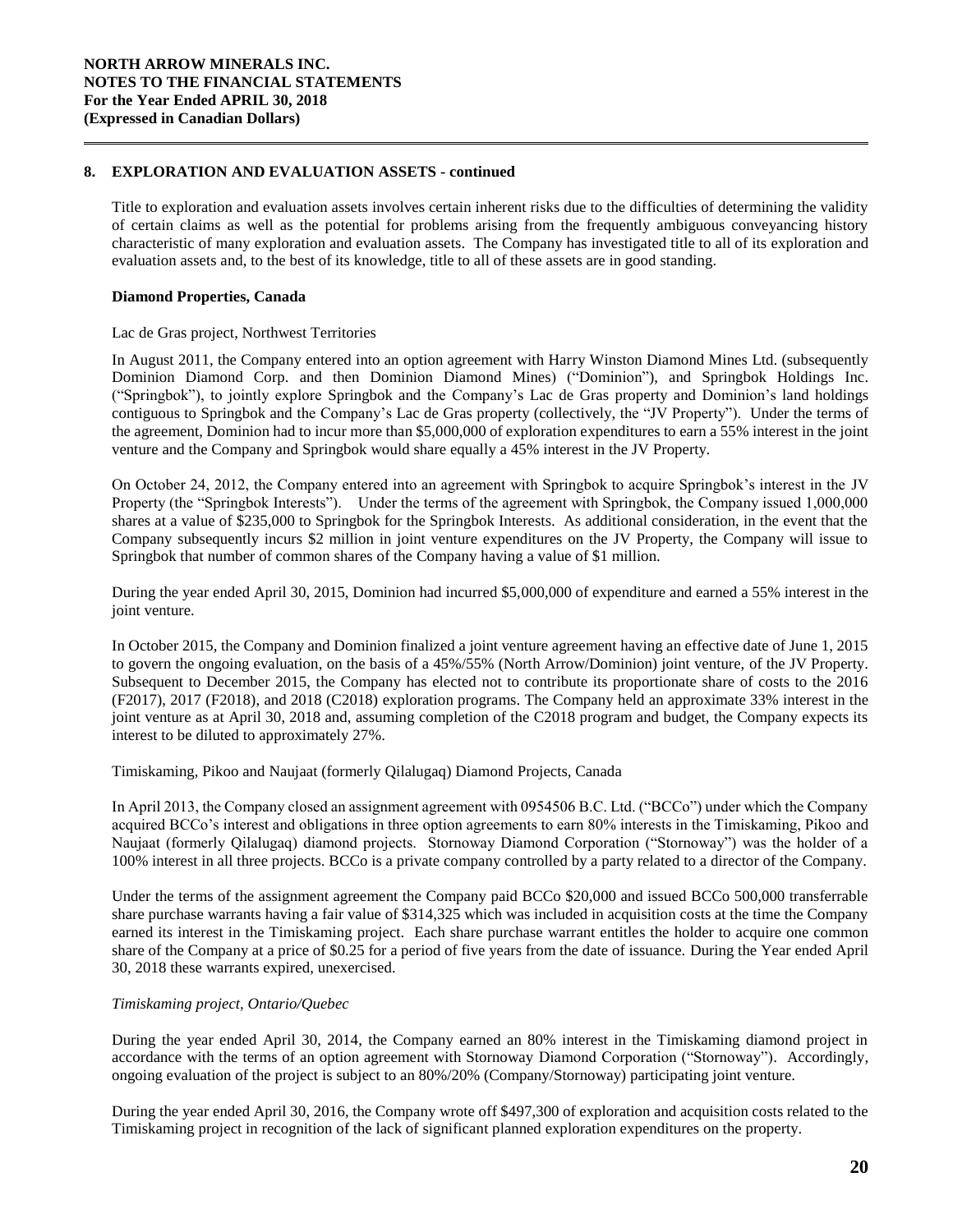# **Diamond Properties, Canada - continued**

#### *Naujaat project, Nunavut*

During the year ended April 30, 2016, the Company earned an 80% interest in the Naujaat project in accordance with the terms of an option agreement with Stornoway.

Effective February 15, 2017, the Company acquired Stornoway's remaining interests in the Naujaat and Pikoo (see below) diamond projects by issuing to Stornoway 2,000,000 common shares of the Company. The shares were issued at a fair value of \$380,000 of which \$190,000 was allocated to acquisition costs for the Naujaat project. In addition, the Company agreed to pay Stornoway \$2.5 million at the time the first royalty payments relating to the Naujaat project are payable. Stornoway retains a 0.5% gross overriding royalty ("GOR") and net smelter royalty ("NSR") on diamond, precious metal and base metal production from the Naujaat project.

The Naujaat project is also subject to an additional 3% NSR on metals and a 3% gross production royalty ("GPR") on industrial minerals, including diamonds. Effective November 21, 2016, the Company reached an agreement with the underlying royalty holder where each of the NSR and GPR may be reduced to from 3% to 1% subject to future contingent cash payments totaling \$5.15 million and future staged exploration expenditures totalling \$20 million.

# *Pikoo project, Saskatchewan*

During the year ended April 30, 2014, the Company earned an 80% interest in the Pikoo diamond project in accordance with the terms of an option agreement with Stornoway.

Effective February 15, 2017, the Company acquired Stornoway's remaining interests in the Pikoo and Naujaat (see above) diamond projects by issuing to Stornoway 2,000,000 common shares of the Company. The shares were issued at a fair value of \$380,000 of which \$190,000 was allocated to acquisition costs for the Pikoo project. In addition, the Company agreed to pay Stornoway \$1.25 million at the time the first royalty payments relating to the Pikoo project are payable. Stornoway retains a 1% GOR and NSR on diamond, precious metal and base metal production from the Pikoo project.

In September 2014, the Company entered into separate option agreements with three third parties to acquire interests in mineral properties in the Pikoo diamond project area. Under the terms of the agreements the Company could acquire 70% interests in the properties by reimbursing staking costs totalling \$5,600 (paid) and discovering a kimberlite on the properties within a three-year period. In the event that the Company earned an interest in any of the properties, the property in question would be subject to a 2% GOR on diamonds, payable to the vendor. During the year ended April 30, 2017, the Company relinquished its option interest in the three agreements and wrote-off \$49,222 of expenditures.

#### Redemption project, Northwest Territories

In July 2013, as amended in July 2014, the Company entered into an option agreement with Arctic Star Resources Ltd. ("Arctic Star") whereby it could earn a 55% interest in Arctic Star's Redemption project in the Lac de Gras region of the Northwest Territories by incurring \$5,000,000 in exploration expenditures prior to July 1, 2017.

Effective January 25, 2016 the Company closed the sale of a royalty interest in the Redemption property to Umgeni Holdings International Limited ("Umgeni") for \$800,000. Umgeni is a private company of which a director of the Company is a beneficiary of the sole shareholder. Umgeni paid the Company \$800,000 to acquire the following royalty interests in the Redemption project: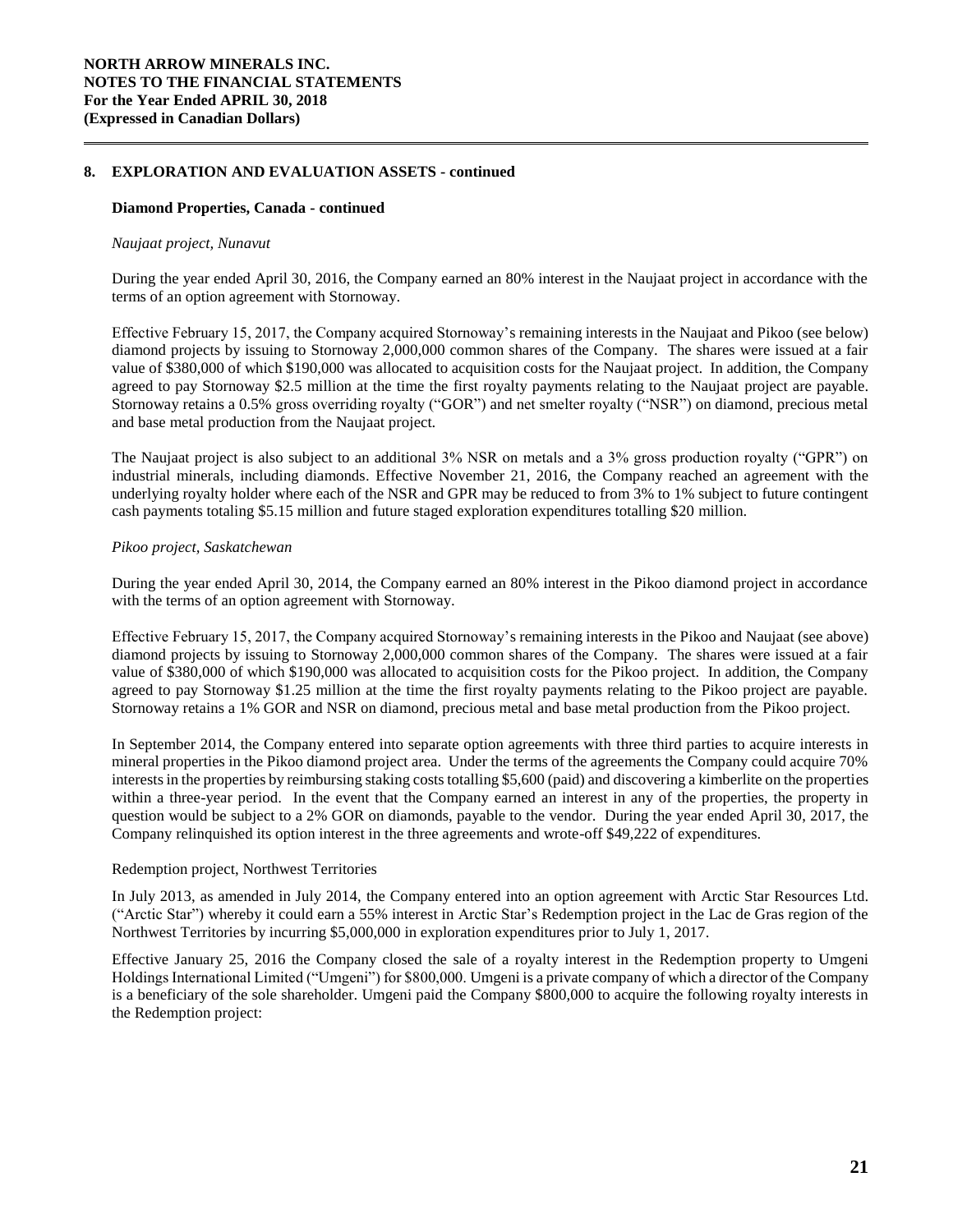#### **Diamond Properties, Canada - continued**

Redemption project, Northwest Territories - continued

• a 1.25% GOR and 1.25% NSR on 12 mineral claims and 5 mining leases (the "ADD Claims") that were subject to the option agreement with Arctic Star. These 1.25% royalties are payable from the Company's ultimate interest in the ADD claims and the Company will have sole responsibility for paying them.

In addition, Umgeni also acquired certain royalty interests in the Company's Loki diamond project (see below).

Effective April 30, 2016, the Company wrote off exploration and acquisition costs of \$2,290,248 related to the Redemption project. In August, 2016, Umgeni elected not to acquire the Company's interest in the option agreement and the Company issued a notice to Arctic Star of the Company's intent to relinquish its option to earn an interest in the Redemption project. Further to the July 11, 2014 addendum to the option agreement, the Company also notified Arctic Star of the Company's intent to retain a 55% interest in one mineral claim contiguous to the Redemption project. This mineral claim remains subject to Umgeni's 1.25% GOR and 1.25% NSR referred to above.

#### Loki project, Northwest Territories

The Loki project consists of 23 mineral claims staked in the Lac de Gras region of the Northwest Territories, including 6 mineral claims staked during the year ended April 30, 2018. The Company holds a 100% interest in these claims subject to royalties ranging from 1.25% to 1.5% on diamonds and base and precious metals granted to Umgeni under the terms of the January 25, 2016 royalty purchase agreement referred to above.

## Mel project, Nunavut

The Company maintains a 100% interest in the Mel diamond project in Nunavut. The project was acquired from Anglo Celtic Exploration Ltd., a private company controlled by a director, for 250,000 warrants entitling the holder to acquire 250,000 shares at a price of \$0.65 per share and is subject to a 1% GOR payable to Anglo Celtic Exploration Ltd. The Company retains the right to buy back one half of the GOR for \$1,000,000 at any time.

# Luxx project, Nunavut

The Company maintains a 100% interest in the Luxx diamond project in Nunavut. The project was acquired from Anglo Celtic Exploration Ltd., a private company controlled by a director, for 250,000 warrants entitling the holder to acquire 250,000 shares at a price of \$0.65 per share and is subject to a 1% GOR payable to Anglo Celtic Exploration Ltd. The Company retains the right to buy back one half of the gross overriding royalty for \$1,000,000 at any time.

# **Other Properties**

## Beaverdam, North Carolina, USA

Effective September 30, 2016, the Company sold data and information related to the previously written off Beaverdam Project in North Carolina to WCP Resources Ltd. for proceeds of \$66,250 (US\$50,000).

# Torp Lake, Nunavut and Phoenix, Northwest Territories

Effective May 19, 2016, the Company sold its interest in the previously written off Torp Lake and Phoenix mineral claims to Clean Commodities Corp. (Note 6) for consideration of 2,500,000 common shares of Clean Commodities Corp. having a fair value of \$200,000 and warrants entitling the Company to purchase an additional 1,000,000 common shares at a price of \$0.20 for a period of two years with a fair value of \$33,524 (Note 6).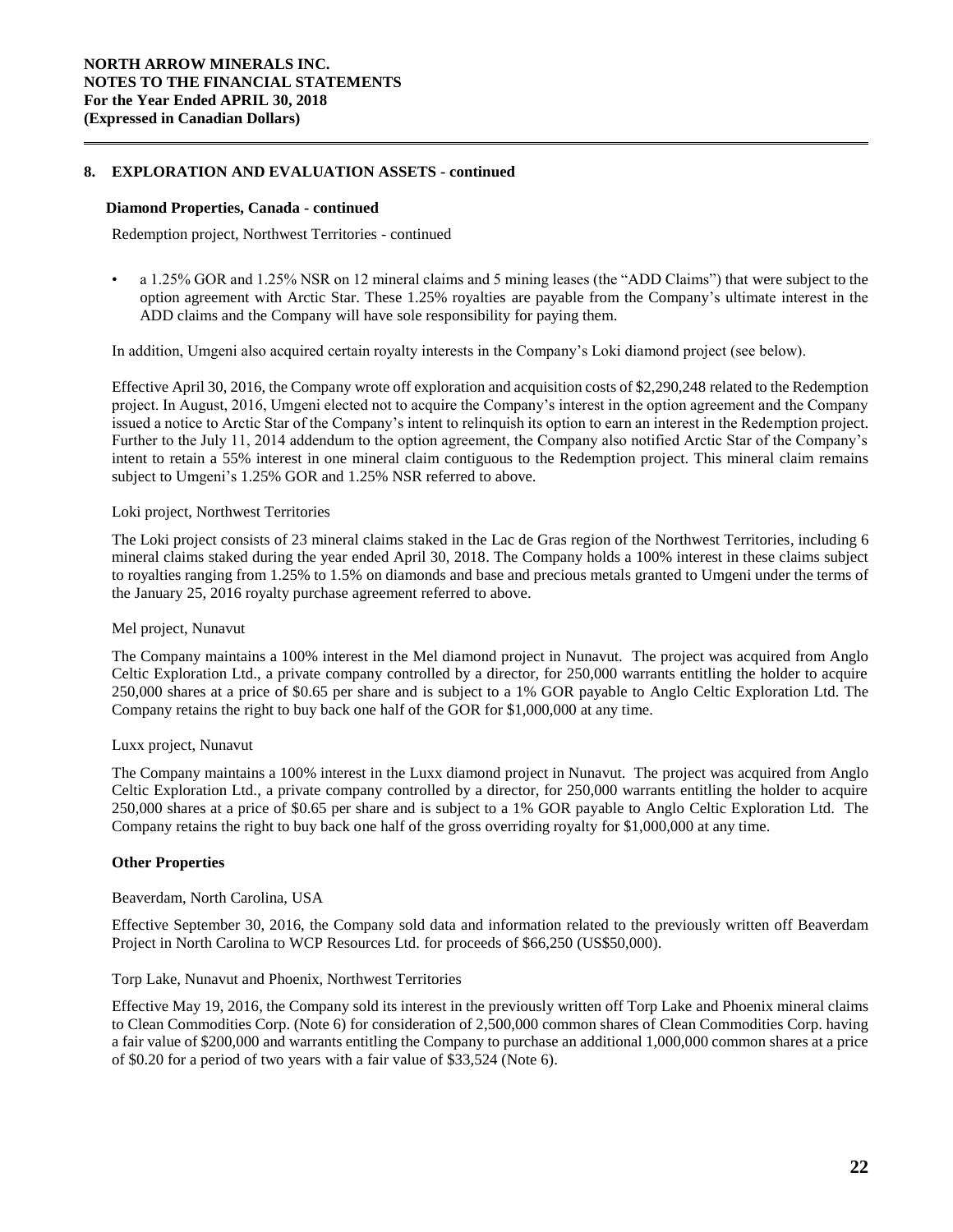#### **Other Properties – continued**

#### Contwoyto, Nunavut

During the year ended April 30, 2018, the Company completed the sale of its 100% interest in the Contwoyto Project, Nunavut, including the Butterfly gold prospect, to Crystal Exploration Inc. ("Crystal") for consideration of \$100,000 and 1,000,000 common shares of Crystal. Under the terms of the agreement, the Company received \$50,000 and 500,000 shares, having a fair value of \$52,500 (Note 6), on closing of the transaction. The second tranche of the shares have been received and the balance of the cash is due on or before December 15, 2018. The Company retains a 1.0% gross overriding royalty on diamonds and a 1.0% net smelter return on precious and base metals. Half of the royalties can be purchased by Crystal at any time with the payment of \$1.0 million. The Company will also receive conditional share payments of 500,000 Crystal shares in the event that Crystal reports an inferred gold resource exceeding 250,000 ounces associated with the Butterfly gold prospect and a further 500,000 Crystal shares in the event Crystal reports a separate inferred resource of at least 250,000 ounces of gold outside of the Butterfly area. Subsequent to April 30, 2018, Crystal's shares were consolidated on the basis of three old for each new share and the company was renamed Benchmark Metals Inc.

# **9. ACCOUNTS PAYABLE AND ACCRUED LIABILITIES**

|                            | <b>April 30, 2018</b> | April 30, 2017 |
|----------------------------|-----------------------|----------------|
| Trade payables             | 395,497<br>\$         | 50,103<br>\$   |
| <b>Accrued liabilities</b> | 42,000                | 33,000         |
|                            | \$<br>437,497         | 83,103<br>\$   |

# **10. CAPITAL STOCK AND RESERVES**

## **Authorized share capital**

The authorized share capital of the Company is an unlimited number of common shares without par value.

### **Share issuances**

- a) On February 15, 2017, the Company issued 2,000,000 common shares in conjunction with its acquisition of Stornoway's remaining interests in the Naujaat and Pikoo diamond projects and allocated 1,000,000 shares to each of the projects as acquisition costs at a valuation of \$190,000 to each project.
- b) On May 18, 2017, the Company completed a non-brokered private placement of 20,000,000 units at a price of \$0.25 per unit for gross proceeds of \$5,000,000. Each unit consisted of one common share and one common share purchase warrant. At May 18, 2017, the Company's market price was \$0.215 per share: accordingly, \$700,000 of the proceeds were assigned to the value of the warrants under the residual method. Each warrant entitles the holder to purchase one additional common share at a price of \$0.40 per share for a period of three years.

#### **Stock options and warrants**

At the Company's Annual General Meeting held on November 9, 2017, the shareholders ratified the stock option plan (the "Plan"). The Plan gives the directors the authority to grant options to directors, officers, employees and consultants. The maximum number of shares to be issued under the Plan is 10% of the issued and outstanding common shares at the time of the grant. The exercise price of each option granted shall not be less than the market price at the date of grant less a discount up to 25% in accordance with the policies of the TSX Venture Exchange ("TSXV").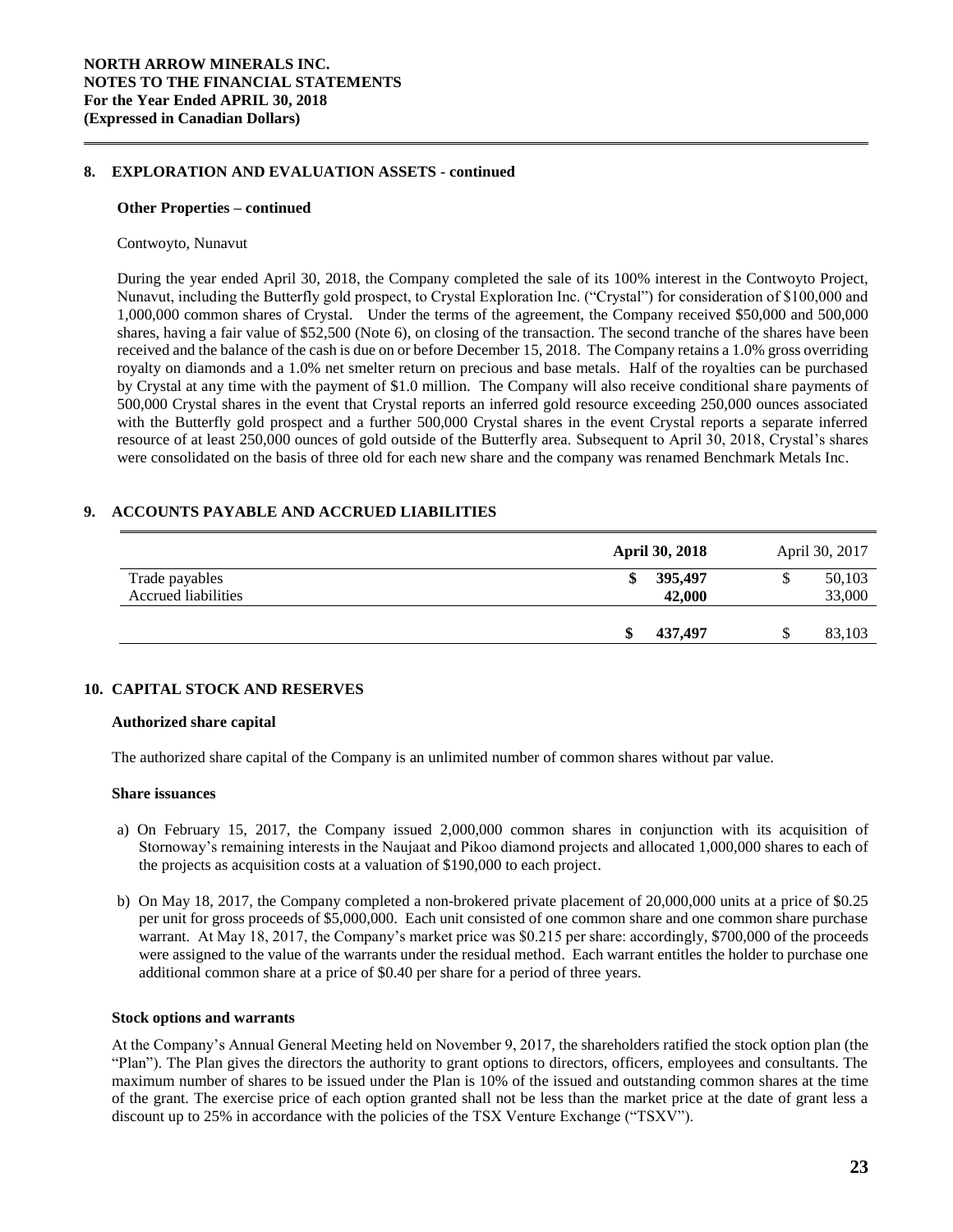# **10. CAPITAL STOCK AND RESERVES – continued**

#### **Stock options and warrants – continued**

Options granted typically have a term up to 5 years with vesting provisions determined by the directors in accordance with TSXV policies for Tier 2 Issuers, with a typical vesting period of 25% upon grant and 25% every six months thereafter.

As at April 30, 2018, the following stock options were outstanding:

| Number of     | Exercise   | Number of            |                      |
|---------------|------------|----------------------|----------------------|
| <b>Shares</b> | Price      | <b>Shares Vested</b> | <b>Expiry Date</b>   |
| 2,075,000     | 0.27<br>S. | 2,075,000            | <i>*May 10, 2018</i> |
| 200,000       | 0.50<br>S. | 200,000              | September 23, 2018   |
| 985,000       | 0.70<br>S. | 985,000              | January 28, 2019     |
| 680,000       | 0.60<br>S. | 680,000              | September 25, 2019   |
| 200,000       | 0.54       | 200,000              | December 16, 2019    |
| 2,230,000     | 0.27<br>\$ | 1,115,000            | June 23, 2022        |
| 150,000       | 0.25       | 37,500               | November 21, 2022    |
| 6,520,000     |            | 5.292.500            |                      |

\* Subsequent to April 30, 2018, the Company extended these stock options for an additional five years.

A summary of the Company's stock option activity is as follows:

|                         |            | Weighted              |
|-------------------------|------------|-----------------------|
|                         | Number     | Average               |
|                         | of Options | <b>Exercise Price</b> |
| Balance, April 30, 2016 | 4,193,000  | \$0.47                |
| Expired and forfeited   | (53,000)   | 2.00                  |
| Balance, April 30, 2017 | 4,140,000  | 0.45                  |
| Options granted         | 2,380,000  | 0.27                  |
| Balance, April 30, 2018 | 6,520,000  | \$0.38                |

# **Share-based compensation**

During the year ended April 30, 2018, the Company granted 2,380,000 stock options (2017 – nil) having a total fair value of \$486,644 and a weighted average grant-date value of \$0.20 per option. During the year ended April 30, 2018, the Company recognized share-based compensation of \$412,945 (2017 – \$2,068) relating to options vested during the period.

The fair value of options granted was estimated on the date of grant using the Black-Scholes option pricing model, with the following assumptions:

|                                 | April 30, 2018 | April 30, 2017 |
|---------------------------------|----------------|----------------|
| Risk-free interest rate         | 1.33%          |                |
| Expected dividend yield         | Nil            |                |
| Expected stock price volatility | 131.25%        |                |
| Expected life                   | 5 years        |                |
| Expected forfeiture rate        | Nil            |                |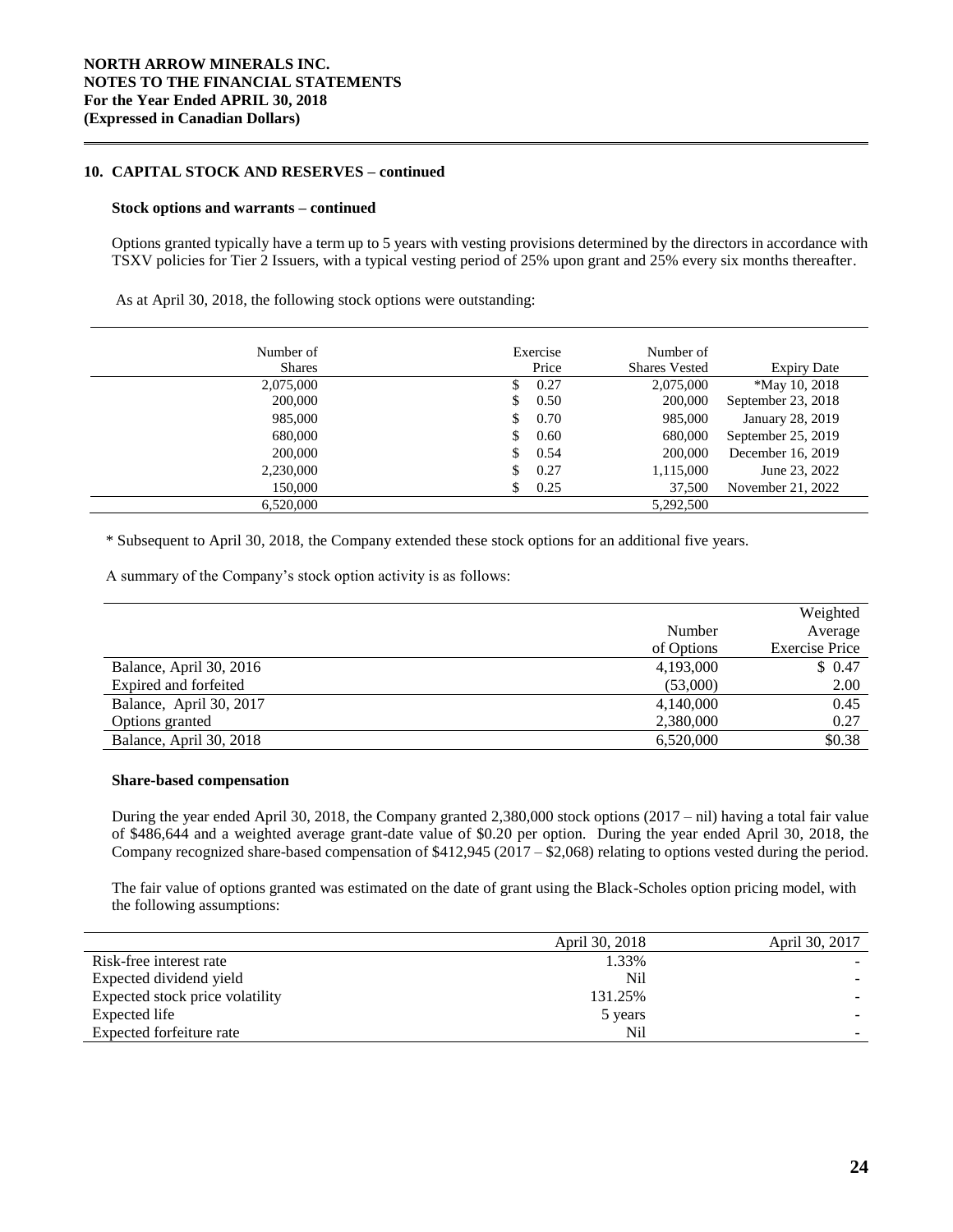# **10. CAPITAL STOCK AND RESERVES – continued**

#### **Stock options and warrants – continued**

A summary of the Company's warrant activity is as follows:

| Number                 | Weighted<br>Average               |
|------------------------|-----------------------------------|
| Warrants               | <b>Exercise Price</b>             |
| 1,000,000<br>(500,000) | \$0.45<br>0.25                    |
|                        | 0.40<br>\$ 0.41                   |
|                        | of<br>20,000,000<br>$*20,500,000$ |

\* 500,000 warrants exercisable at a price of \$0.65 per share expiring August 19, 2018 and 20,000,000 warrants exercisable at a price of \$0.40 per share expiring May 18, 2020

# **11. RELATED PARTY TRANSACTIONS**

Details of the transactions between the Company and related parties not disclosed elsewhere in the financial statements are disclosed below.

The Company incurred the following transactions in the normal course of operations in connection with companies which have an officer and/or director in common.

- a) Paid or accrued consulting fees of \$18,000 (2017 \$18,000) to the Corporate Secretary of the Company. This amount is included in salaries disclosed below.
- b) Paid \$3,842 (2017 \$3,842) for office costs to a company controlled by a director.
- c) Charged related parties \$27,600 (2017 \$28,800) for rent, office and administrative costs.
- d) Included in other receivables is \$514 (2017 \$6,632) due from companies having a director or officers in common.
- e) Amounts totaling \$2,249 (2017 \$6,896) are owing to related and previously related parties.

The remuneration of directors and key management personnel during the year ended April 30, 2018 was as follows:

|                                                                                     | <b>April 30, 2018</b> | April 30, 2017  |
|-------------------------------------------------------------------------------------|-----------------------|-----------------|
| Salaries <sup>1</sup>                                                               | \$<br>193,112         | 224,676         |
| Salaries in exploration costs <sup>1</sup><br>Share-based compensation <sup>2</sup> | 113,730<br>252,167    | 82,166<br>2,068 |
| Total                                                                               | 559,009               | 308,910         |

1 – When key management is working specifically on mineral properties their time is capitalized against the mineral property.

2 – Share-based compensation is the fair value of options that have been granted to directors and key management personnel.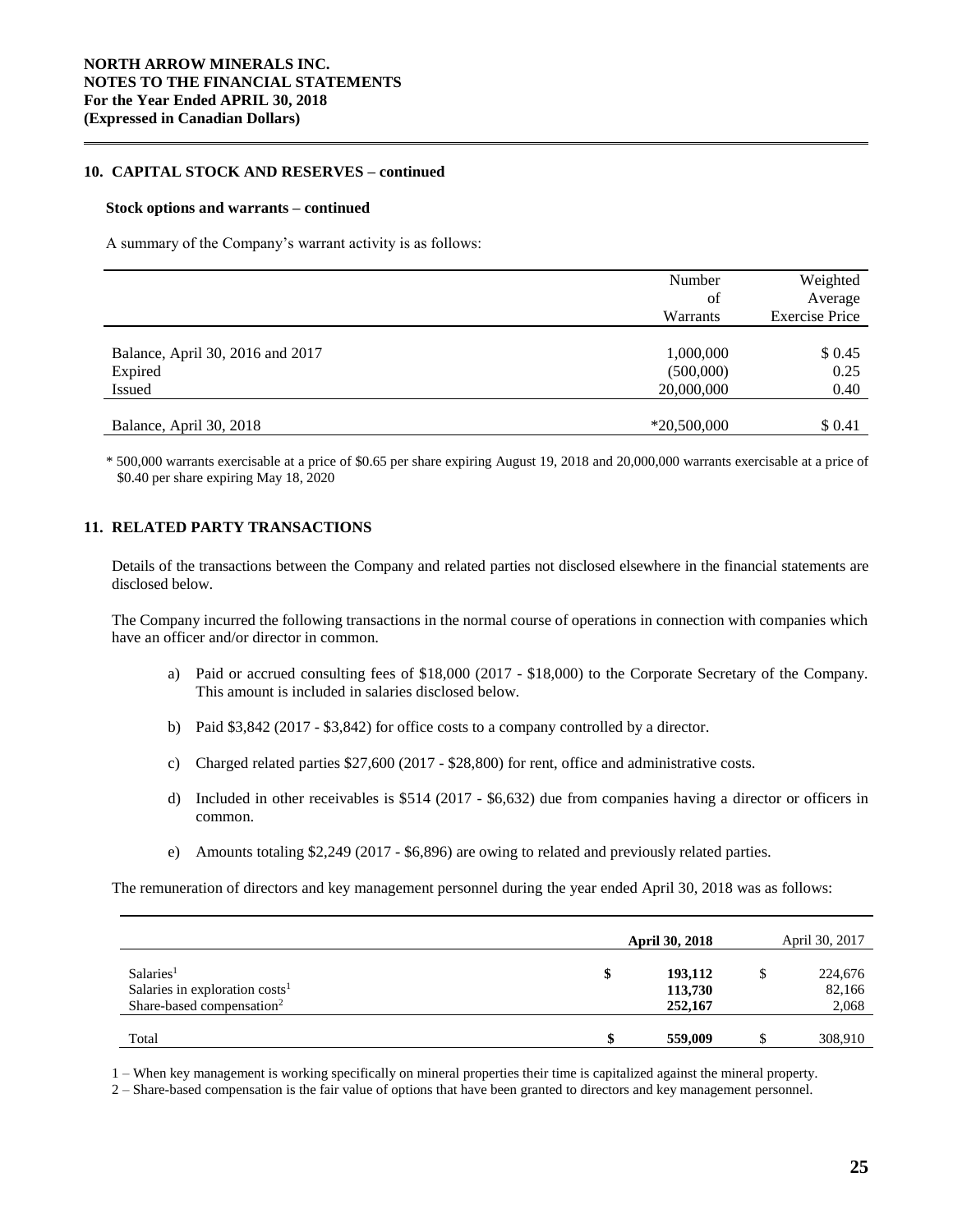# **11. RELATED PARTY TRANSACTIONS - continued**

During the year ended April 30, 2016, the Company entered into an employment agreement with a senior employee and officer for his services requiring a minimum annual payment of \$225,000. In addition, the employment agreement contains clauses which could provide for a payment or payments in excess of \$450,000 on termination of employment or conclusion of a change in control or similar transaction.

# **12. INCOME TAXES**

A reconciliation of income taxes at statutory rates with the reported taxes is as follows:

|                                                               | 2018            | 2017       |
|---------------------------------------------------------------|-----------------|------------|
|                                                               |                 |            |
| Net loss for the year                                         | (939, 924)      | (467, 430) |
|                                                               |                 |            |
| Expected income tax (recovery)                                | \$<br>(254,000) | (122,000)  |
| Change in statutory rates, foreign tax and other              | (110,000)       | (2,000)    |
| Permanent differences                                         | 113,000         | 1,000      |
| Impact of flow through shares                                 |                 | 74,000     |
| Share issue costs                                             | (10,000)        |            |
| Adjustment to prior years provision vs. statutory tax returns | (12,000)        |            |
| Change in unrecognized deductible temporary differences       | 273,000         | 49,000     |
| Total income tax expense                                      | ۰.              |            |

The significant components of the Company's unrecognized temporary differences and tax losses are as follows:

|                                   | 2018            | <b>Expiry Date Range</b> | 2017            |
|-----------------------------------|-----------------|--------------------------|-----------------|
| <b>Temporary Differences</b>      |                 |                          |                 |
| Exploration and evaluation assets | \$<br>3,438,000 | No expiry date           | \$<br>3,878,000 |
| Investment tax credit             | 193,000         | 2028 to 2034             | 193,000         |
| Property and equipment            | 86,000          | No expiry date           | 68,000          |
| Share issue costs                 | 168,000         | 2018 to 2020             | 290,000         |
| Marketable securities             | 50,000          | No expiry date           | 36,000          |
| Allowable capital losses          | 18,000          | No expiry date           |                 |
| Non-capital losses available for  |                 |                          |                 |
| future period                     | 7,184,000       | 2029 to 2038             | 6,037,000       |

Tax attributes are subject to review, and potential adjustment, by tax authorities.

# **13. COMMITMENTS**

Commitments for rental of the Company's office space and equipment are as follows:

| <b>Year ending</b> |          |
|--------------------|----------|
| April 30, 2019     | \$78,226 |
| April 30, 2020     | \$78,226 |
| April 30, 2021     | \$59,579 |
| April 30, 2022     | \$3.636  |